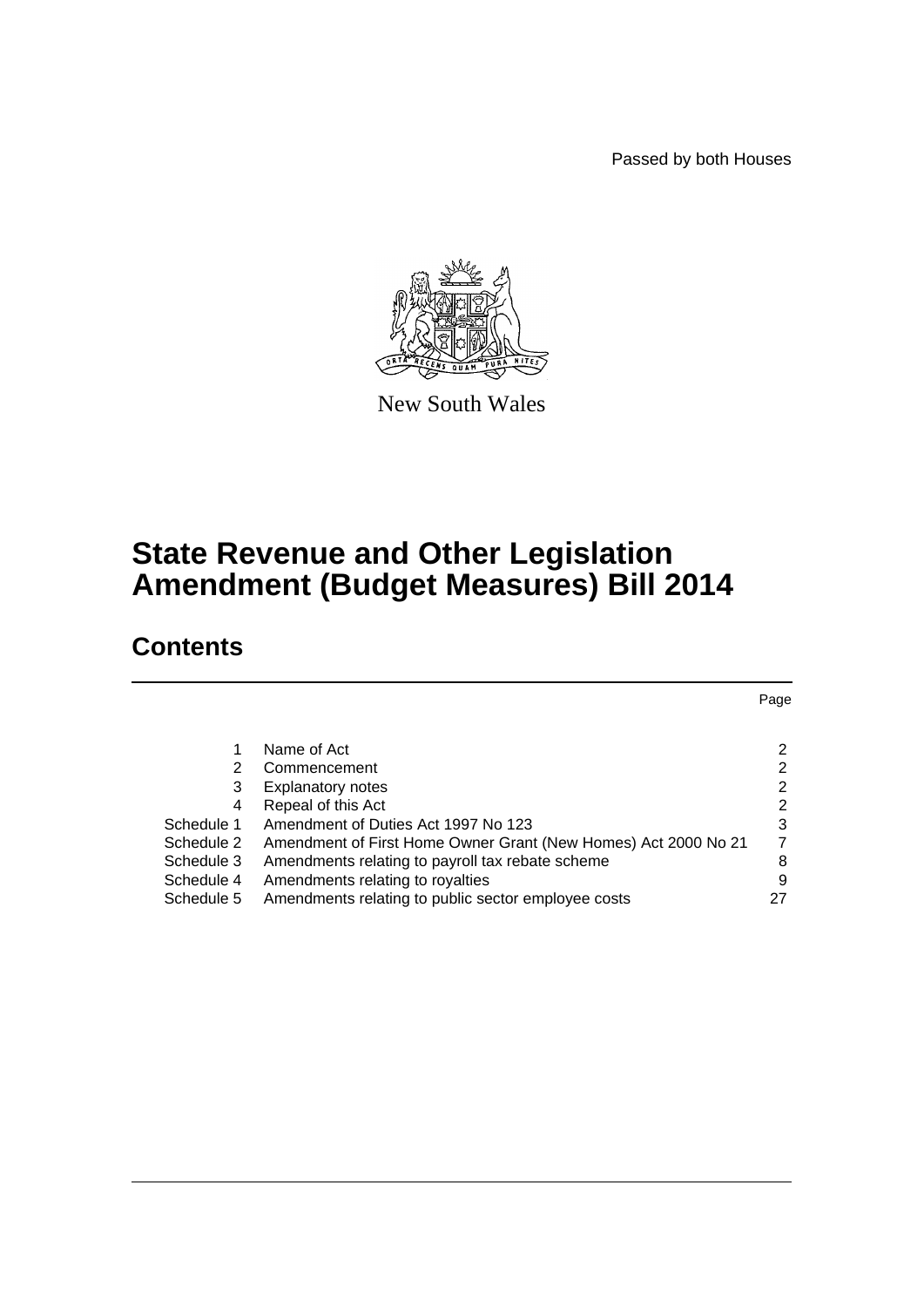*I certify that this public bill, which originated in the Legislative Assembly, has finally passed the Legislative Council and the Legislative Assembly of New South Wales.*

> *Clerk of the Legislative Assembly. Legislative Assembly, Sydney,* , 2014



New South Wales

# **State Revenue and Other Legislation Amendment (Budget Measures) Bill 2014**

Act No , 2014

An Act to make miscellaneous amendments to certain State revenue and other legislation in connection with the Budget for the year 2014–2015; and for other purposes.

*I have examined this bill and find it to correspond in all respects with the bill as finally passed by both Houses.*

*Assistant Speaker of the Legislative Assembly.*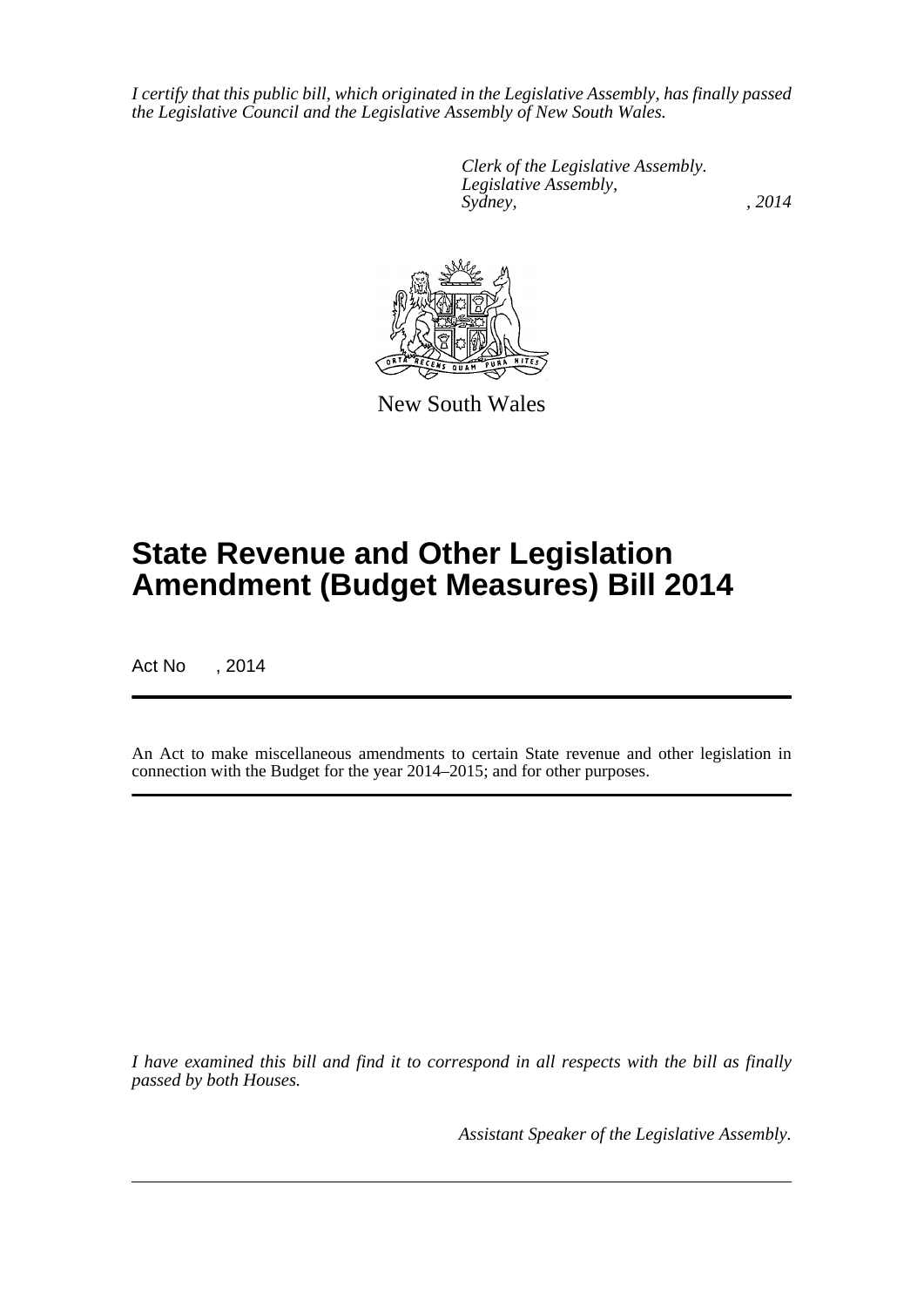State Revenue and Other Legislation Amendment (Budget Measures) Bill 2014 [NSW]

#### <span id="page-2-0"></span>**The Legislature of New South Wales enacts:**

#### **1 Name of Act**

This Act is the *State Revenue and Other Legislation Amendment (Budget Measures) Act 2014*.

#### <span id="page-2-1"></span>**2 Commencement**

- (1) This Act commences, or is taken to have commenced, on 1 July 2014, except as provided by subsection (2).
- (2) Schedule 5 commences on the date of assent to this Act.

#### <span id="page-2-2"></span>**3 Explanatory notes**

The matter appearing under the heading "Explanatory note" in any of the Schedules does not form part of this Act.

#### <span id="page-2-3"></span>**4 Repeal of this Act**

Section 30C (Automatic repeal of amending Acts that have commenced) of the *Interpretation Act 1987* is taken to apply to this Act as if this Act were an amending Act for the purposes of that section.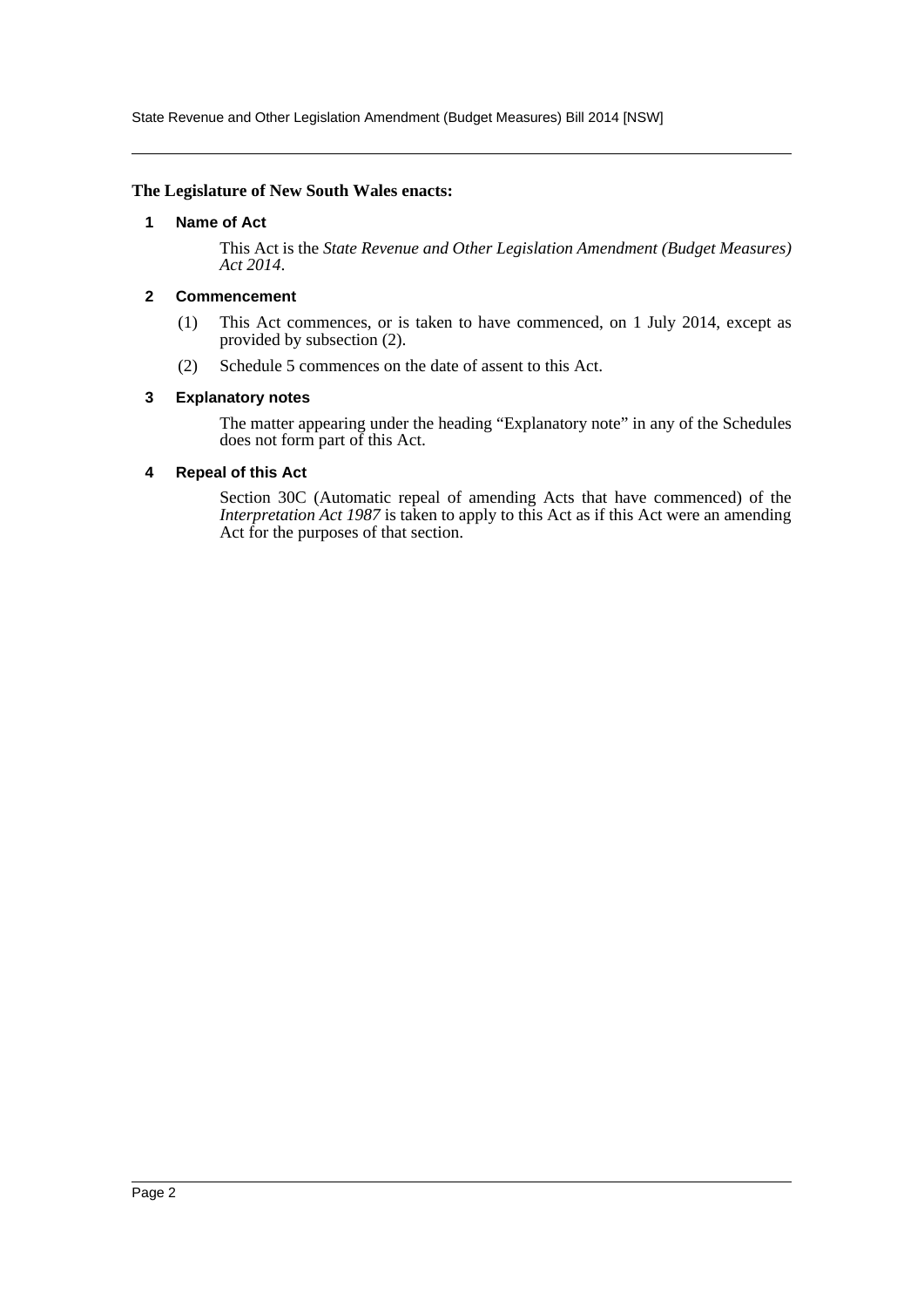## <span id="page-3-0"></span>**Schedule 1 Amendment of Duties Act 1997 No 123**

#### **[1] Section 11 What is "dutiable property"?**

Omit "on a date or dates to be appointed by proclamation" from the note to the section. Insert instead "on 1 July 2016".

#### **[2] Section 11, note**

Omit "on the abolition date appointed by the Governor". Insert instead "on 1 July 2016".

#### **[3] Section 28 Apportionment—business assets in this and other jurisdictions**

Omit section 28 (6). Insert instead:

(6) This section applies only to dutiable transactions that occur before 1 July 2016 (the date on which duty on transfers of business assets is abolished).

#### **[4] Chapter 2, Part 4**

Omit the Part. Insert instead:

## **Part 4 Abolition of various duties**

#### **34 Abolition of duty on transfers of marketable securities and commercial fishery shares**

- (1) On and from 1 July 2016, marketable securities and commercial fishery shares are not dutiable property (despite section 11).
- (2) Subsection (1) does not apply in respect of any transfer or transaction with respect to marketable securities or commercial fishery shares that occurs before 1 July 2016 and, accordingly, does not affect any requirement to pay duty under this Chapter in respect of the transfer or transaction.
- (3) In this section: *commercial fishery share* means a share in a share management fishery (within the meaning of the *Fisheries Management Act 1994*).

#### **35 Abolition of duty on transfers of business assets**

- (1) On and from 1 July 2016, a business asset is not dutiable property (despite section 11).
- (2) Subsection (1) does not apply in respect of any transfer or transaction with respect to business assets that occurs before 1 July 2016 and, accordingly, does not affect any requirement to pay duty under this Chapter in respect of the transfer or transaction.

#### **36 Abolition of duty on transfers of statutory licences or permissions and gaming machine entitlements**

- (1) On and from 1 July 2016, a statutory licence or permission, or a gaming machine entitlement, is not dutiable property (despite section 11).
- (2) Subsection (1) does not apply in respect of any transfer or transaction with respect to statutory licences or permissions, or gaming machine entitlements, that occurs before 1 July 2016 and, accordingly, does not affect any requirement to pay duty under this Chapter in respect of the transfer or transaction.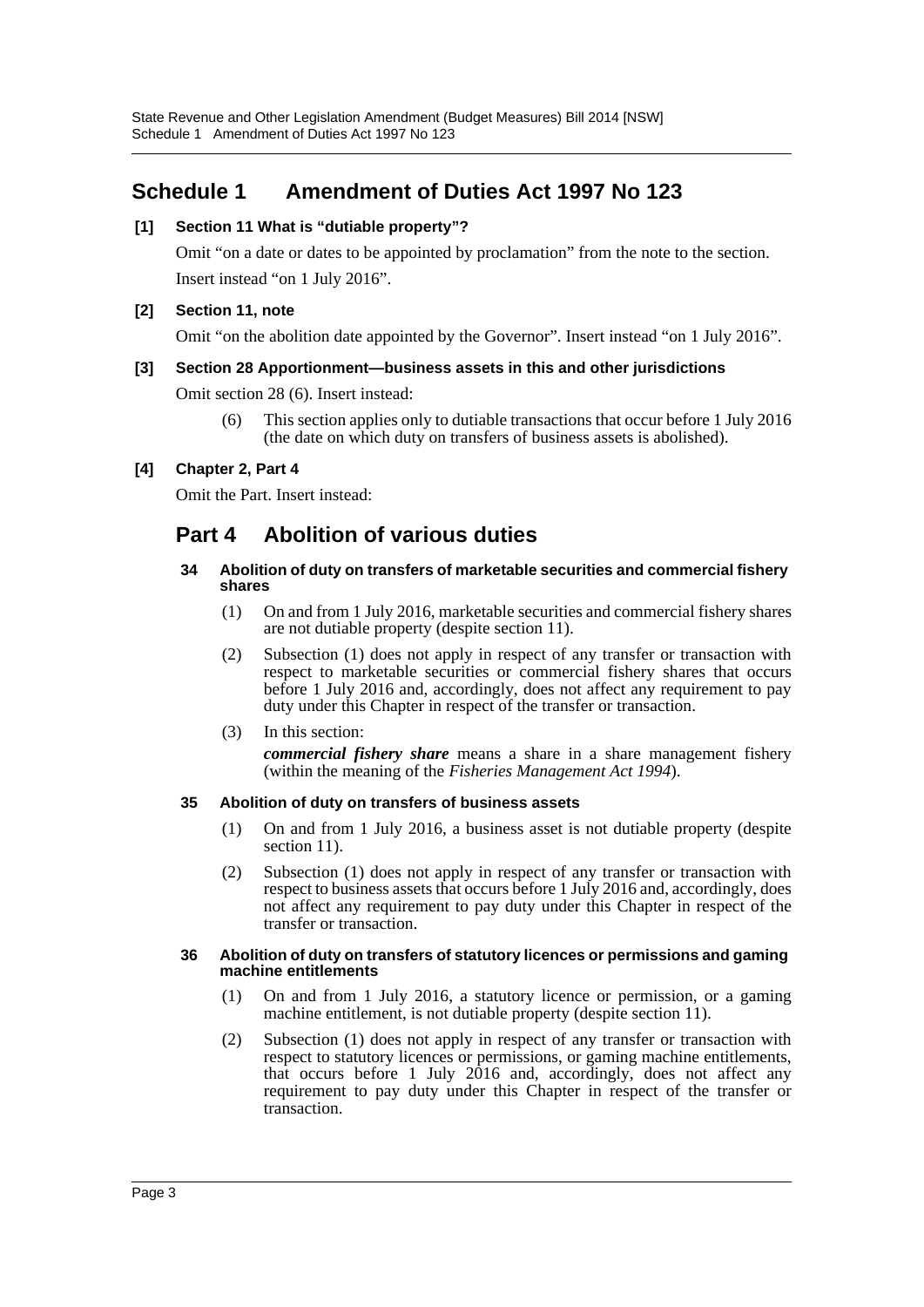(3) In this section:

*gaming machine entitlement* means a gaming machine entitlement within the meaning of the *Gaming Machines Act 2001*.

*statutory licence or permission* means a statutory licence or permission under a New South Wales law.

#### **37 Anti-avoidance measures**

Section 35 or 36 does not apply in respect of a transfer or transaction that occurs on or after 1 July 2016 if:

- (a) the transfer or transaction replaces a transfer or transaction involving the same business asset, statutory licence or permission, or gaming machine entitlement, that occurred before 1 July 2016, or
- (b) the transfer or transaction is made or entered into pursuant to an option to purchase the business asset, statutory licence or permission, or gaming machine entitlement, that was granted before 1 July 2016, or
- (c) the transfer or transaction was made or entered into pursuant to another arrangement, made before 1 July 2016, the only or main purpose of which was to defer the transfer or transaction until 1 July  $2016$ , or later, so that duty would not be chargeable under this Chapter on the transfer or transaction.

#### **[5] Section 65 Exemptions from duty**

Omit "on a date to be appointed by proclamation under section 33B" wherever occurring in the notes to section  $65(6)$  and  $(7)$ .

Insert instead "on 1 July 2016".

#### **[6] Sections 66 and 274 (2), notes**

Omit "on a date to be appointed by proclamation under section 33B" wherever occurring. Insert instead "on 1 July 2016".

#### **[7] Sections 85A and 85B**

Insert after section 85:

#### **85A Maximum of one eligible transaction per financial year**

- (1) A transaction (a *new transaction*) is not eligible if:
	- (a) a payment of a grant under this Division has been made to the transferee, or any one of them, in respect of another transaction, and
	- (b) that other transaction occurred in the same financial year as the new transaction.
- (2) For the purposes of this section, the date on which a transaction occurs is:
	- (a) in the case of an agreement for sale or transfer or a transfer executed in conformity with an agreement for sale or transfer—the date on which the agreement for sale or transfer is entered into, or
	- (b) in the case of a transfer executed otherwise than in conformity with an agreement for sale or transfer, the date on which the transfer occurs.
- (3) In this section:

*financial year* means a year ending on 30 June.

*transaction* means an agreement for sale or transfer or a transfer.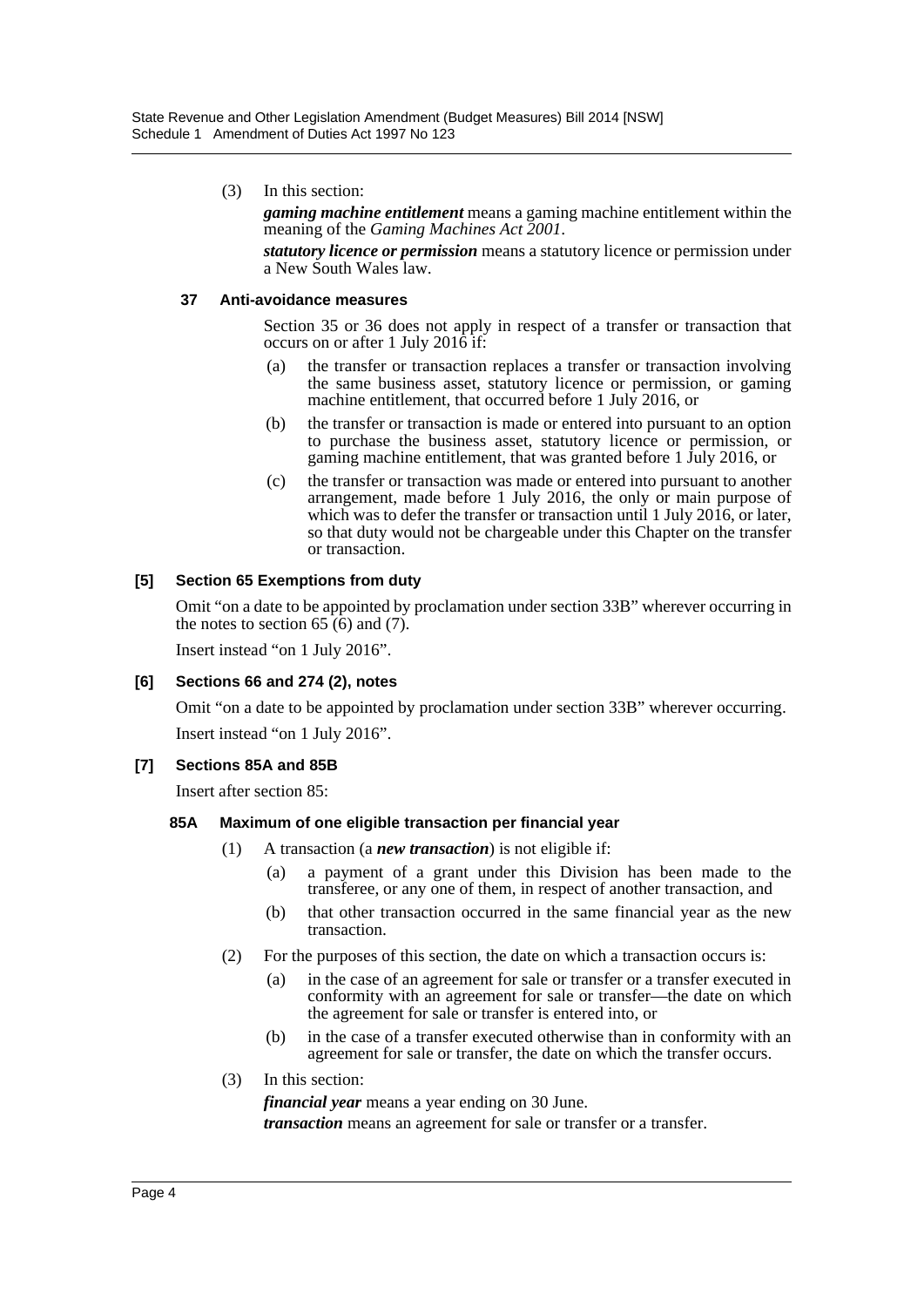#### **85B Grant not available to foreign nationals**

- (1) An agreement or transfer is eligible only if the transferee or, if there is more than one transferee, each of the transferees is a declared Australian national.
- (2) A transferee is a *declared Australian national* if the applicant has provided to the Chief Commissioner, in an approved form:
	- (a) such information as the Chief Commissioner requires to identify the transferee, and
	- (b) a declaration to the effect that the transferee is an Australian citizen, Australian resident or Australian-owned body.
- (3) For the purposes of this section:
	- (a) *Australian citizen* has the same meaning as in the *Australian Citizenship Act 2007* of the Commonwealth, and
	- (b) *Australian resident* means:
		- (i) the holder of a permanent visa within the meaning of section 30 of the *Migration Act 1958* of the Commonwealth, or
		- (ii) a New Zealand citizen who holds a special category visa within the meaning of section 32 of the *Migration Act 1958* of the Commonwealth, and
	- (c) *Australian-owned body* means a corporation or body corporate that is at least 50% owned or controlled by persons who are Australian citizens or Australian residents.
- (4) However, if a transferee is acquiring the land in a trustee capacity, the transferee is an Australian citizen, Australian resident or Australian-owned body only if at least 50% of the beneficial interest in the land is held by Australian citizens, Australian residents or Australian-owned bodies.
- (5) The Chief Commissioner may reject or revoke approval of an application if satisfied the applicant has made a false declaration under this section.

#### **[8] Section 87A Making of applications**

Omit section 87A (2) and (3).

#### **[9] Section 124**

Omit the section. Insert instead:

#### **124 Abolition of duty charged by this Part**

- (1) The duty charged by this Part is abolished on 1 July 2016.
- (2) The duty charged by this Part remains chargeable on a dutiable entitlement that is acquired before 1 July 2016.

#### **[10] Section 137A**

Omit the section. Insert instead:

#### **137A Abolition of duty charged by this Part**

- (1) The duty charged by this Part is abolished on 1 July 2016.
- (2) The duty charged by this Part remains chargeable on an allotment of shares referred to in section 138 that occurs before 1 July 2016.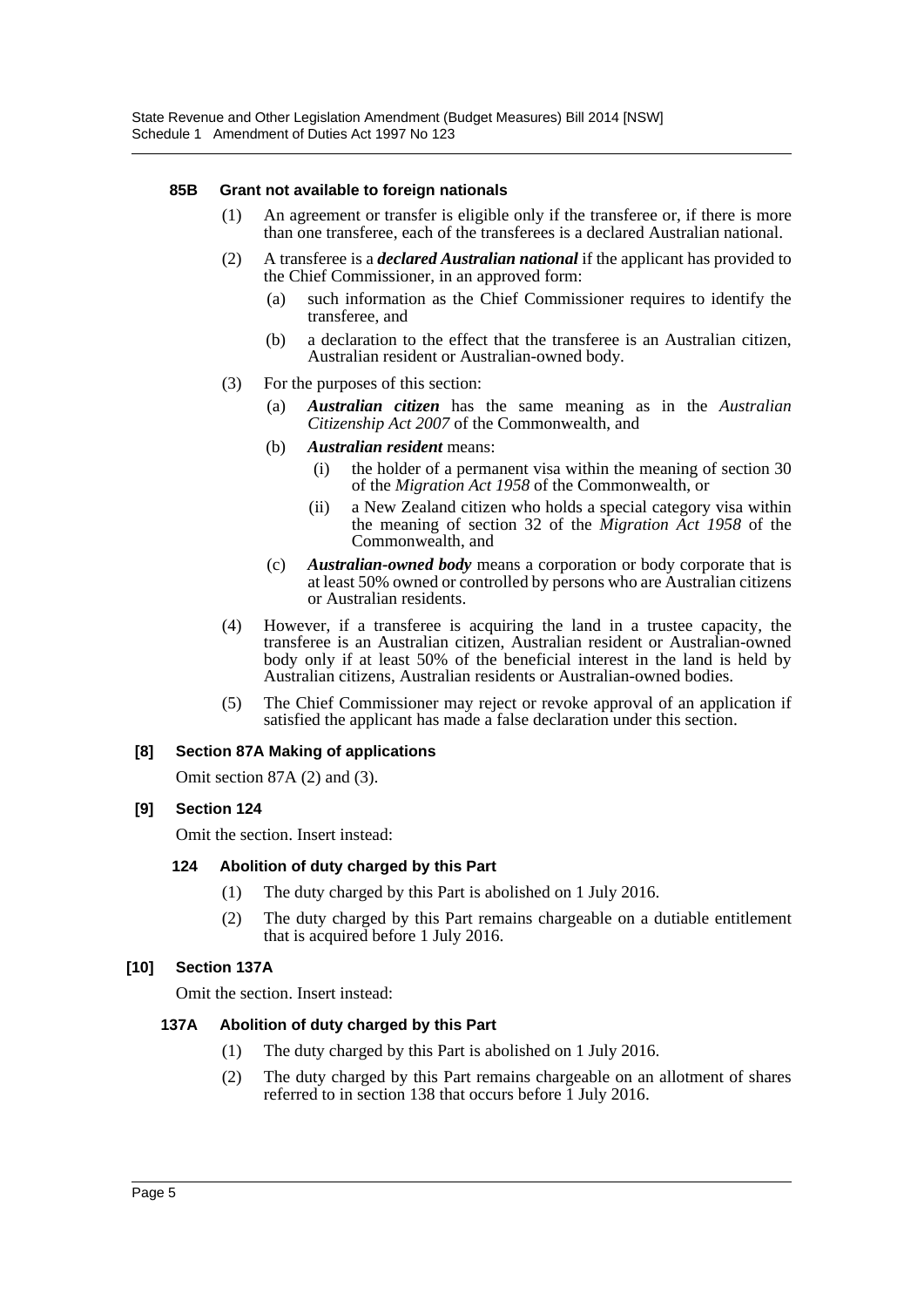State Revenue and Other Legislation Amendment (Budget Measures) Bill 2014 [NSW] Schedule 1 Amendment of Duties Act 1997 No 123

#### **[11] Section 203A Abolition of mortgage duty**

Omit section 203A (1) and (1A). Insert instead:

(1) Mortgage duty is abolished on and from 1 July 2016 (the *abolition date*).

#### **[12] Schedule 1 Savings, transitional and other provisions**

Insert at the end of the Schedule with appropriate Part and clause numbering:

## **Part Provisions consequent on enactment of State Revenue and Other Legislation Amendment (Budget Measures) Act 2014**

#### **Changes to New Home Grant Scheme**

The amendments to Division 1A of Part 8 of Chapter 2 made by the *State Revenue and Other Legislation Amendment (Budget Measures) Act 2014* apply to the following:

- (a) agreements for sale or transfer entered into on or after 1 July 2014,
- (b) transfers that occur on or after 1 July 2014, other than transfers made in conformity with an agreement for sale or transfer entered into before 1 July 2014.

#### **Explanatory note**

Items [4] and [11] of the proposed amendments to the *Duties Act 1997* establish 1 July 2016 as the date for the abolition of the following duties:

- (a) duty on transfers of marketable securities and commercial fishery shares,
- (b) duty on transfers of business assets,
- (c) duty on transfers of statutory licences or permissions and gaming machine entitlements,
- (d) mortgage duty.

At present, the duties concerned are to be abolished on a date to be set by the Governor by proclamation.

The amendments also include anti-avoidance measures, to prevent the duty from being avoided in anticipation of the abolition date.

Items [9] and [10] establish 1 July 2016 as the date for the abolition of duty on the acquisition of a dutiable entitlement arising from a capital reduction or rights alterations, and duty on an allotment of shares by direction. At present, those duties are due to be abolished on a date to be set by the Governor for the abolition of duty on the transfer of marketable securities and commercial fishery shares.

Items [1]–[3], [5] and [6] are consequential amendments.

Item [7] restricts eligibility for a grant under the New Home Grant Scheme to one transaction per financial year. If a transferee has already received a grant or part of a grant under the Scheme in relation to a transaction, the transferee will cease to be eligible for a further grant in relation to another transaction that occurs in the same financial year.

Item [7] also restricts eligibility for a grant under the New Home Grant Scheme to transferees who are declared Australian nationals. A transferee is a declared Australian national if the applicant for the grant has provided to the Chief Commissioner, in an approved form:

- (a) such information as the Chief Commissioner requires to identify the transferee, and
- (b) a declaration to the effect that the transferee is an Australian citizen, Australian resident or Australian-owned body.

Under section 55 of the *Taxation Administration Act 1996* it is an offence to give false information to the Chief Commissioner. It is also an offence under section 58 of that Act to falsify the identity of a person.

Item [8] removes the time limit (currently 3 months) for making an application under the New Home Grant Scheme.

Item [12] provides for transitional matters.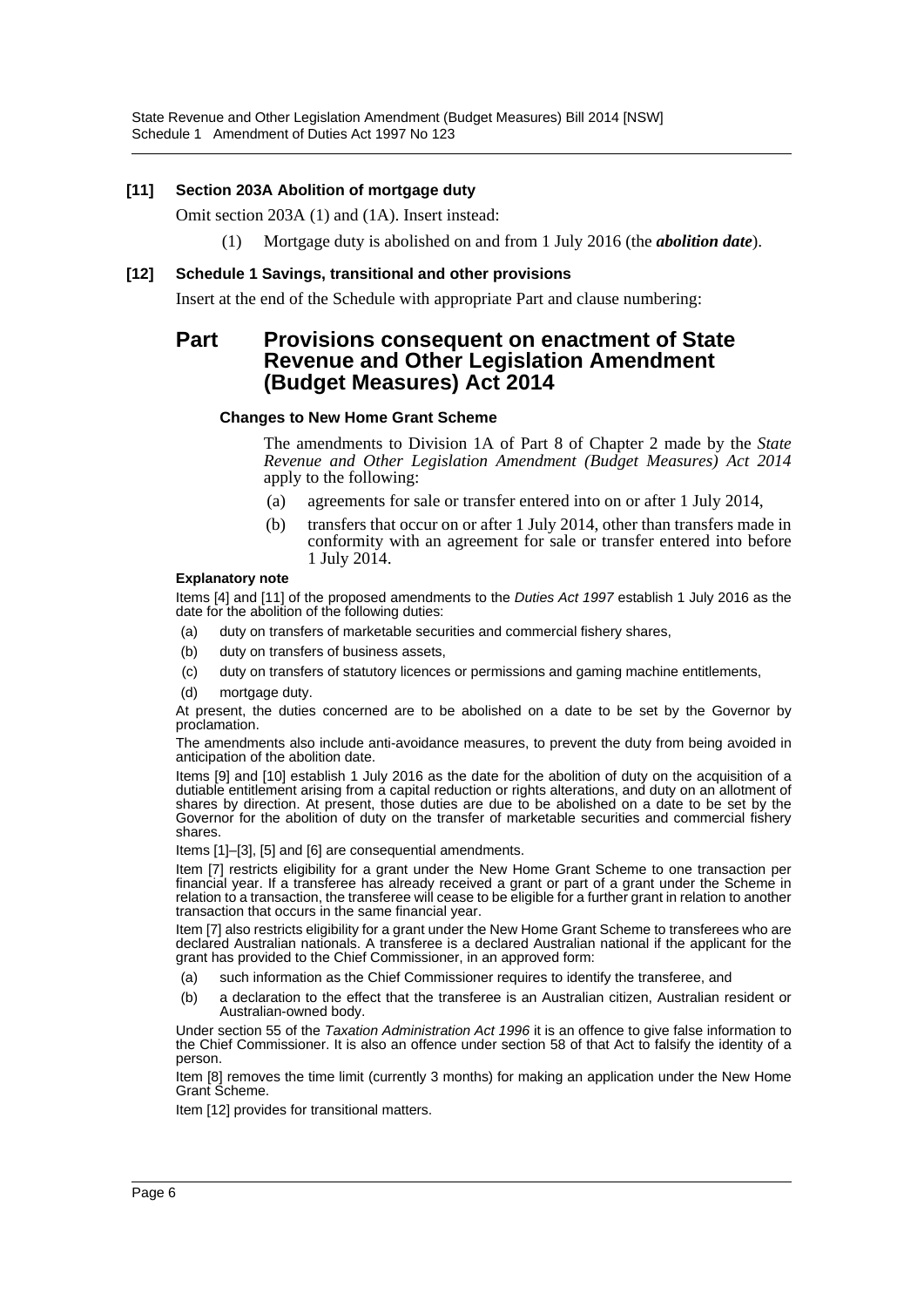## <span id="page-7-0"></span>**Schedule 2 Amendment of First Home Owner Grant (New Homes) Act 2000 No 21**

#### **[1] Section 13A First home owner grant cap**

Omit "1 January 2010" from section 13A (1). Insert instead "1 July 2014".

#### **[2] Section 13A (2) (a)**

Omit "\$650,000". Insert instead "\$750,000".

#### **[3] Schedule 1 Savings, transitional and other provisions**

Insert after Part 11:

## **Part 12 Provisions consequent on enactment of State Revenue and Other Legislation Amendment (Budget Measures) Act 2014**

#### **20 Change to first home owner grant cap**

- (1) The amendment to section 13A made by the *State Revenue and Other Legislation Amendment (Budget Measures) Act 2014* does not apply in respect of an eligible transaction that has a commencement date that is before 1 July 2014.
- (2) Section 13A, as in force immediately before the amendment, continues to apply in respect of such an eligible transaction.
- (3) Section 13A, as in force immediately before the amendment, also applies to an eligible transaction with a commencement date on or after 1 July 2014 if the Chief Commissioner is satisfied that:
	- (a) the contract concerned replaces a contract made before 1 July 2014, and
	- (b) the replaced contract was a contract for the purchase of the same home or a comprehensive home building contract to build the same or a substantially similar home.

#### **Explanatory note**

Item [2] of the proposed amendments to the *First Home Owner Grant (New Homes) Act 2000* increases the first home owner grant cap from \$650,000 to \$750,000. This means that an eligible transaction that has a total value of up to \$750,000 will qualify for the first home owner grant for new homes.

Items [1] and [3] apply the increase in the cap to any eligible transaction that has a commencement date of on or after 1 July 2014. Item [3] also includes an anti-avoidance measure.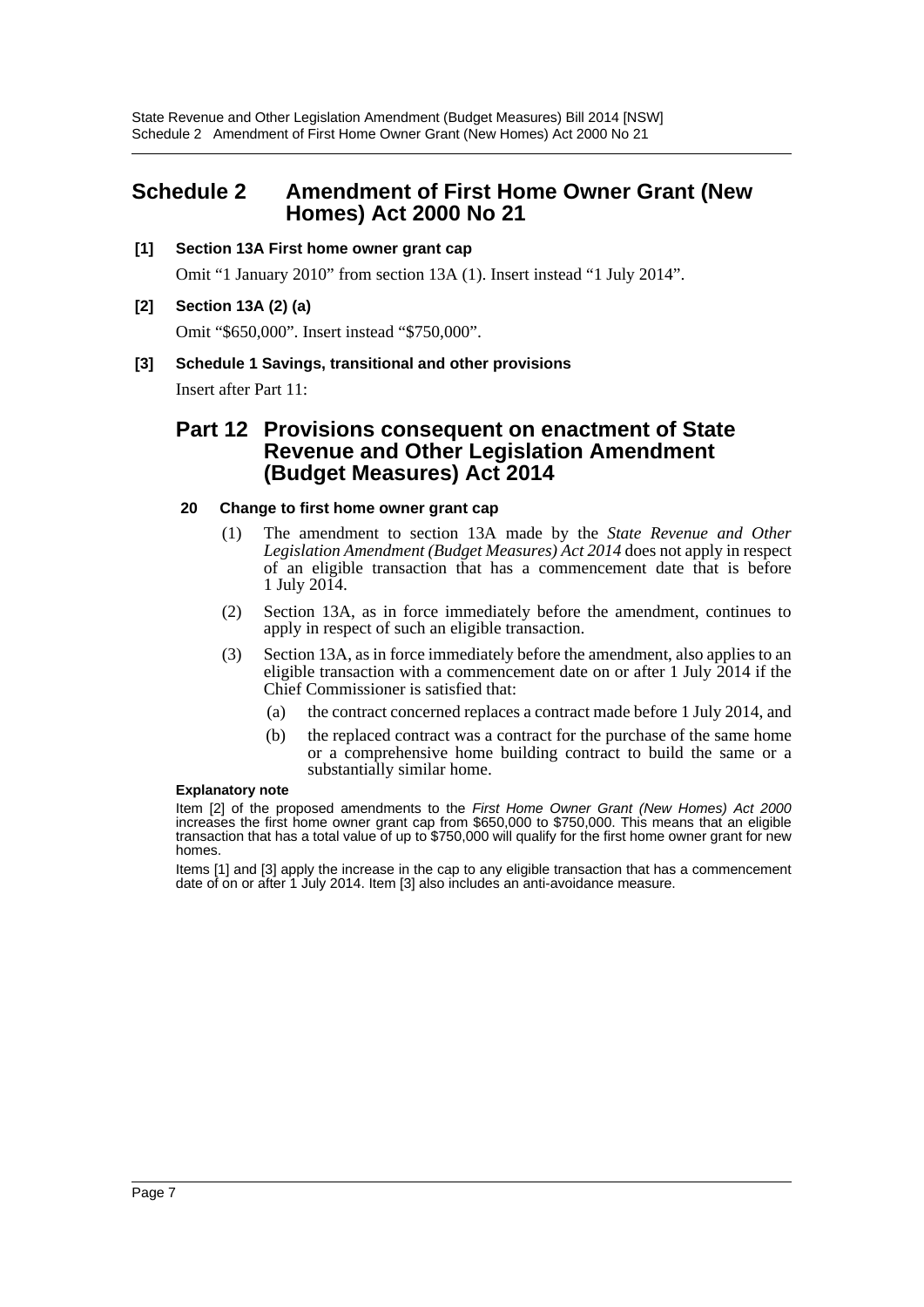## <span id="page-8-0"></span>**Schedule 3 Amendments relating to payroll tax rebate scheme**

## **3.1 Payroll Tax Rebate Scheme (Disability Employment) Act 2011 No 54**

The *Payroll Tax Rebate Scheme (Disability Employment) Act 2011* is repealed. **Explanatory note**

Schedule 3.1 repeals the *Payroll Tax Rebate Scheme (Disability Employment) Act 2011*. The repealed Act provides for the payment of rebates in respect of the employment of persons who, because of a disability, are members of the target group under the *Disability Services Act 1993*.

## **3.2 Payroll Tax Act 2007 No 21**

#### **Schedule 3 Savings, transitional and other provisions**

Insert at the end of the Schedule with appropriate Part and clause numbering:

## **Part Provision consequent on enactment of State Revenue and Other Legislation Amendment (Budget Measures) Act 2014**

#### **Repeal of Payroll Tax Rebate Scheme (Disability Employment) Act 2011**

The *Payroll Tax Rebate Scheme (Disability Employment) Act 2011*, as in force immediately before its repeal, continues to apply:

- (a) in relation to the employment of a person if the employment commenced before the repeal of that Act, and
- (b) in relation to a claim for a rebate, or a rebate, in respect of such employment.

#### **Explanatory note**

Schedule 3.2 provides for the continuation of the *Payroll Tax Rebate Scheme (Disability Employment) Act 2011* in respect of employment that commenced before the repeal of that Act.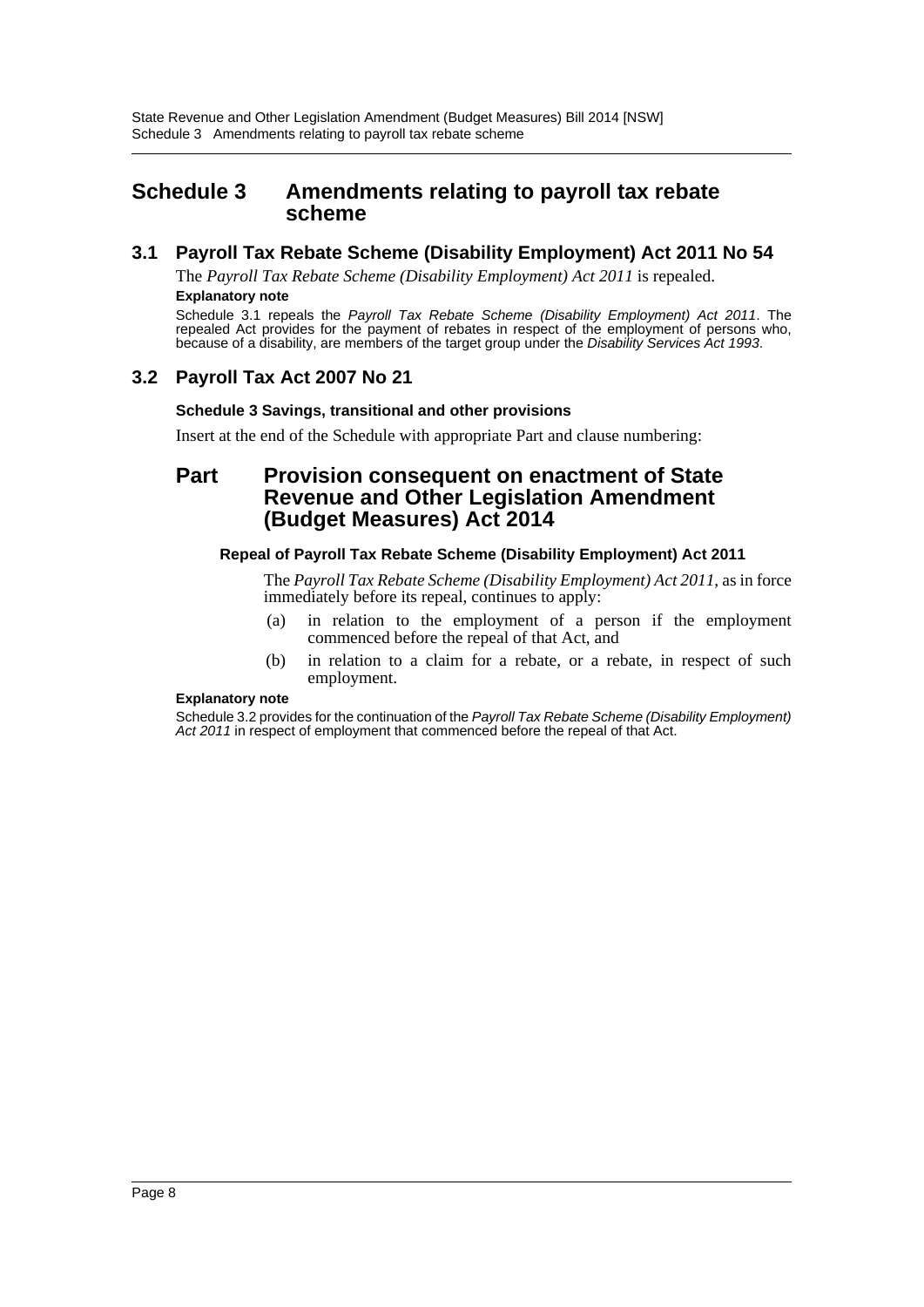## <span id="page-9-0"></span>**Schedule 4 Amendments relating to royalties**

## **4.1 Mining Act 1992 No 29**

**[1] Sections 11A (2) (b), 26 (2) (a), 44 (2) (a), 192 (2), 282 (1), (1A) and (2), 284 (1) and (1A), 286 (1), 286B (2), 287 (1), 288 (1) and 291 (1)**

Omit "to the Minister" wherever occurring. Insert instead "to the Crown".

### **[2] Section 26 Conditions of exploration licence**

Omit section 26 (3). Insert instead:

- (3) Part 14 applies:
	- (a) to royalty payable under a condition referred to in subsection (2) (a) in the same way as it applies to royalty payable on a mineral recovered under a mining lease, and
	- (b) to the person by whom royalty is payable as if the person were the holder of a mining lease.

#### **[3] Section 44 Conditions of assessment lease**

Omit section 44 (3). Insert instead:

- (3) Part 14 applies:
	- (a) to royalty payable under a condition referred to in subsection (2) (a) in the same way as it applies to royalty payable on a mineral recovered under a mining lease, and
	- (b) to the person by whom royalty is payable as if the person were the holder of a mining lease.

#### **[4] Section 192 Conditions of mineral claim**

Omit section 192 (3). Insert instead:

- (3) Part 14 applies:
	- (a) to royalty payable under such a condition in the same way as it applies to royalty payable on a mineral recovered under a mining lease, and
	- (b) to the person by whom royalty is payable as if the person were the holder of a mining lease.

#### **[5] Section 284 Liability to pay royalty—privately owned minerals**

Omit section 284 (2). Insert instead:

- (2) If royalty (including any interest and penalty tax on royalty) is paid to or recovered by the Chief Commissioner in respect of a privately owned mineral, the Chief Commissioner is to pay to the Minister seven-eighths of the amount so paid or recovered.
- (2A) The Minister is to pay that amount to the owner of the mineral.

#### **[6] Section 287 Exemption from royalty**

Insert after section 287 (1):

(1A) The Chief Commissioner is to remit the interest or penalty tax on any royalty that ceases to be payable because of a decision of the Minister under this section.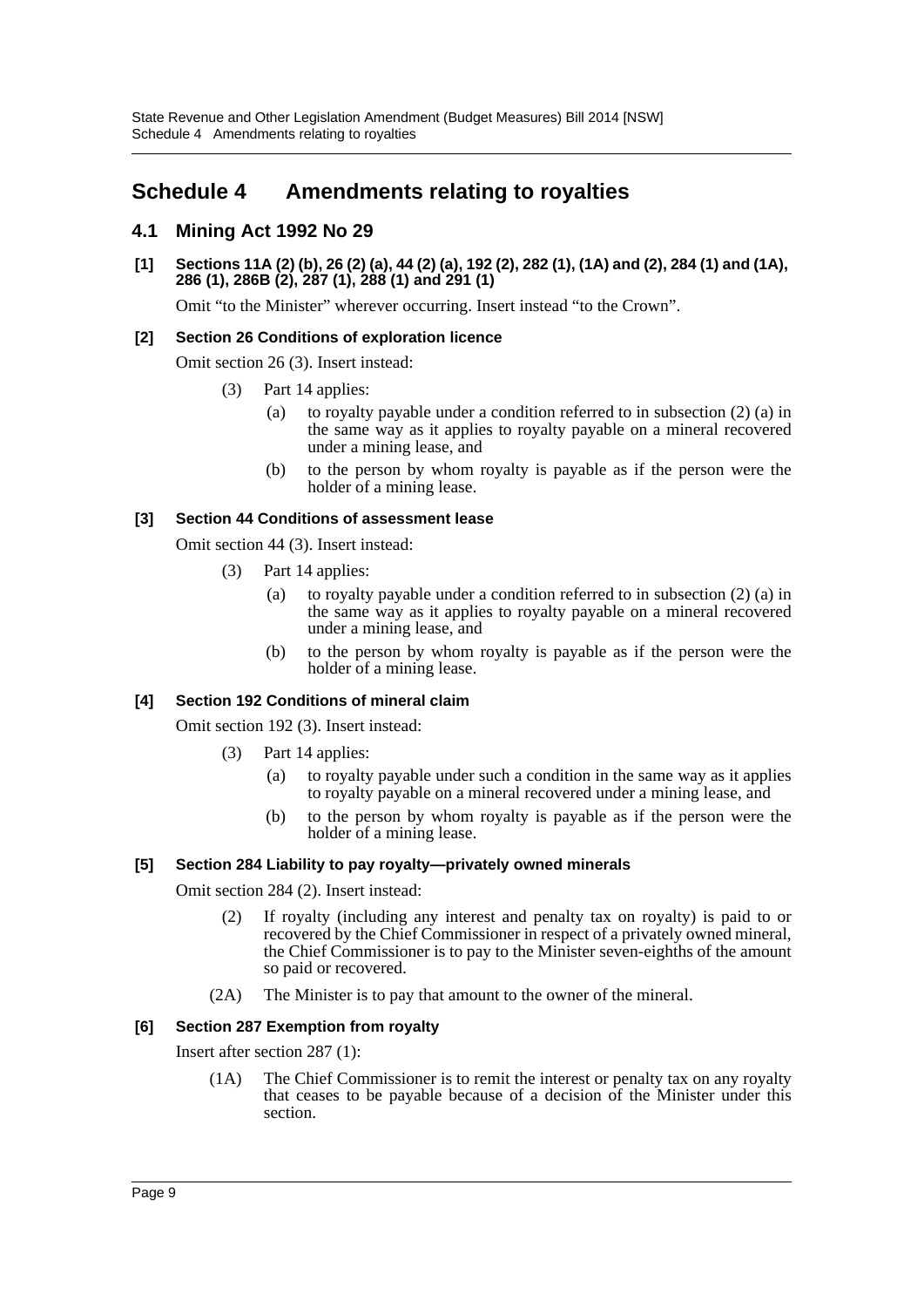#### **[7] Section 287A Waiver of payment of additional royalty for coal**

Insert after section 287A (3):

(4) The Chief Commissioner is to remit the interest or penalty tax on any royalty the payment of which is waived under this section.

#### **[8] Section 289**

Omit the section. Insert instead:

#### **289 Returns**

- (1) The holder of a mining lease is required to lodge returns with the Chief Commissioner, at such times, and in respect of such periods, as may be prescribed by the regulations.
- (2) A return is to include:
	- (a) the information prescribed by the regulations, and
	- (b) any other information the Chief Commissioner requires for the purposes of the assessment and recovery of royalty under this Act.
- (3) The Chief Commissioner is to give a copy to the Minister of each return lodged with the Chief Commissioner.

**Note.** The Chief Commissioner is responsible for the assessment and recovery of royalties under the *Taxation Administration Act 1996*. That Act requires returns to be in an approved form. The Chief Commissioner can also approve special arrangements for the lodging of returns under that Act.

#### **[9] Section 291 Payment of royalty**

Omit section 291 (2) and (3). Insert instead:

- (2) A tax default occurs for the purposes of the *Taxation Administration Act 1996* if royalty payable to the Crown:
	- (a) is not paid by the time that it becomes payable in accordance with the regulations (unless paragraph (b) applies), or
	- (b) in the case of royalty payable on demand by the Minister—is not paid within 28 days of the demand for its payment.
- (3) The regulations may require the payment of any royalty to accompany a return made under this Part.

#### **[10] Sections 291A and 292**

Omit section 292. Insert instead:

#### **291A Assessment and recovery of royalties**

(1) Royalty payable under this Act is a tax for the purposes of the *Taxation Administration Act 1996*.

**Note.** The *Taxation Administration Act 1996* applies to the assessment and recovery of royalty.

- (2) The royalty is payable to the Chief Commissioner in accordance with that Act.
- (3) The Minister is to provide the Chief Commissioner with any information necessary to enable the Chief Commissioner to exercise the Chief Commissioner's functions with respect to royalties under this Act and the *Taxation Administration Act 1996*.
- (4) A certificate that is signed by the Minister and that states that, on a specified date, the Minister made a determination, or did anything else, under any of the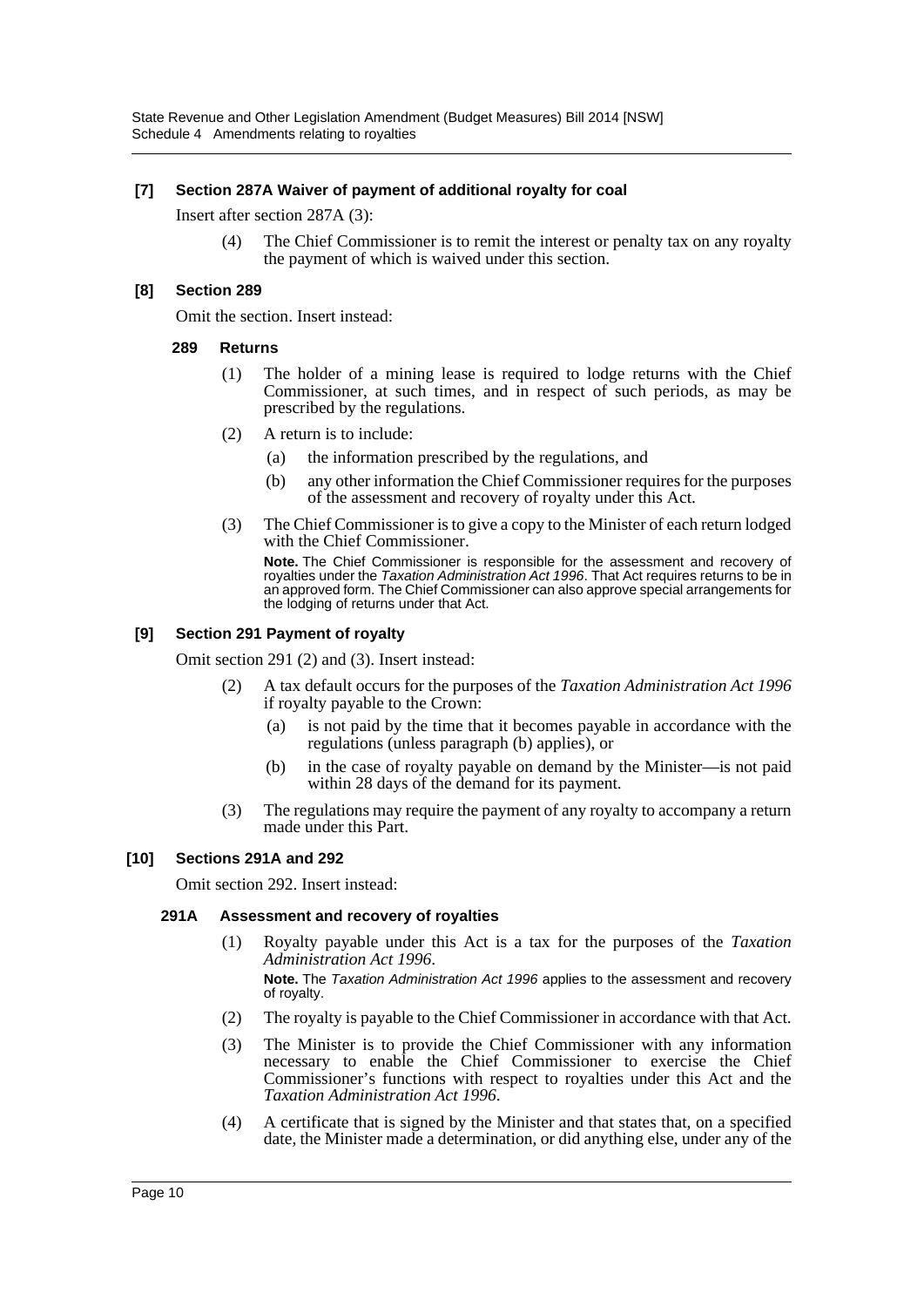following provisions, is admissible in evidence in any proceedings and is evidence of the fact or facts so certified:

- (a) section 283 (3) (c) or (5),
- (b) section 286C (1),
- (c) section 286D,
- (d) section 291 (1) (b),
- (e) any other provision of this Act relating to royalties that is prescribed by the regulations.
- (5) The Chief Commissioner may request a certificate under this section and a certificate is to be provided in accordance with that request.

#### **292 Disclosure of royalty information**

- (1) The Minister, or any other person engaged in the administration of this Act, may disclose royalty information obtained from a tax officer under this Act or the *Taxation Administration Act 1996* in connection with the administration or execution of this Act.
- (2) This section applies despite section 84 of the *Taxation Administration Act 1996* but subject to any restrictions in this Act. **Note.** See section 365 of this Act.
- (3) In this section:

*royalty information* means information in a return lodged with the Chief Commissioner under this Act or any other information relating to the assessment or recovery of royalty.

*tax officer* has the same meaning as it has in the *Taxation Administration Act 1996*.

#### **[11] Section 365 Disclosure of information**

Insert after section 365 (2) (before the penalty):

(3) A reference in this section to information obtained in connection with the administration or execution of this Act includes a reference to a return or other information relating to royalty under this Act that is obtained by the Minister, or a delegate of the Minister, from a tax officer (within the meaning of the *Taxation Administration Act 1996*).

#### **[12] Schedule 6 Savings, transitional and other provisions**

Insert at the end of the Schedule with appropriate Part and clause numbering:

## **Part Provisions consequent on enactment of State Revenue and Other Legislation Amendment (Budget Measures) Act 2014**

#### **Definition**

In this Part:

*Budget Measures Act* means the *State Revenue and Other Legislation Amendment (Budget Measures) Act 2014*.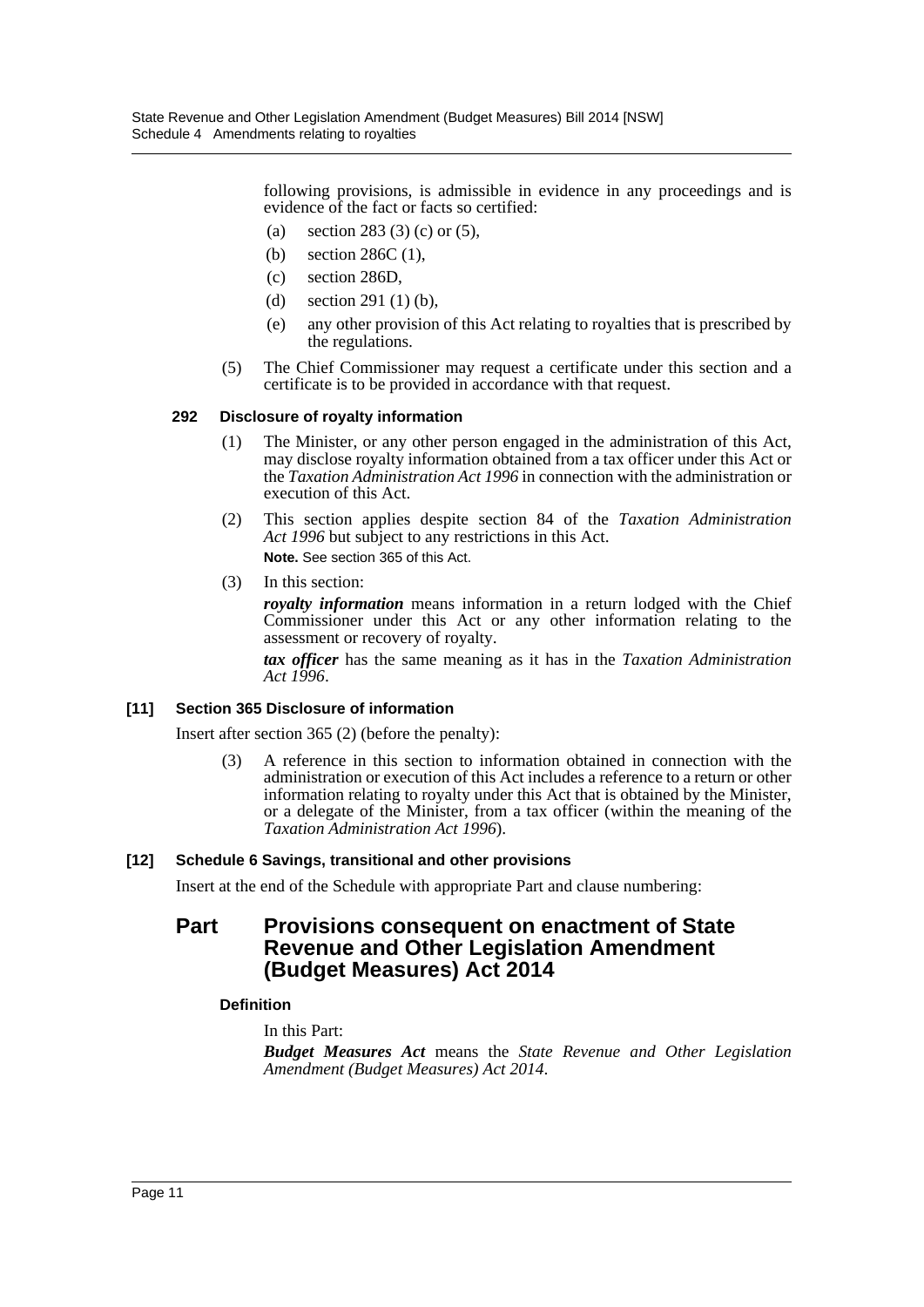#### **Assessment and recovery of royalties under Taxation Administration Act 1996**

- (1) An amendment made to this Act or the regulations by the Budget Measures Act applies only to royalty under this Act that is payable in respect of a period that commences on or after the commencement of the amendment.
- (2) This Act and the regulations, as in force before such an amendment, continue to apply to royalty in respect of a period commencing before the commencement of the amendment.

#### **Requirements to pay royalty to the Minister**

- (1) A requirement imposed by or under this Act to pay royalty under this Act to the Minister is taken, from the relevant commencement date, to be a requirement to pay royalty under this Act to the Crown.
- (2) A reference in any document to royalty payable to the Minister under this Act is taken, from the relevant commencement date, to be a reference to royalty payable to the Crown under this Act.
- (3) In this clause, the *relevant commencement date* means the date of commencement of section 291A, as inserted by the Budget Measures Act.

#### **Continuation of special arrangements for returns**

- (1) An authority given to the holder of a mining lease under section 289 (2) that would, but for the substitution of that subsection by the Budget Measures Act, have effect in respect of royalty payable for a period commencing on or after 1 July 2014 is taken, on that substitution, to be an approval given by the Chief Commissioner under section 37 of the *Taxation Administration Act 1996*.
- (2) The Chief Commissioner may vary or cancel that approval in accordance with that Act.

#### **[13] Dictionary**

Insert in alphabetical order:

#### *Chief Commissioner* means the Chief Commissioner of State Revenue.

#### **Explanatory note**

Item [10] of the proposed amendments to the *Mining Act 1992* provides that royalties payable under that Act are taxes for the purposes of the *Taxation Administration Act 1996*. Accordingly, royalties will be assessed and recoverable by the Chief Commissioner of State Revenue (the *Chief Commissioner*) under that Act. The amendment requires the Minister to provide the Chief Commissioner with any information necessary to enable the Chief Commissioner to exercise his or her functions with respect to royalties. The Minister is given power to certify certain decisions made under the Act that are relevant to the calculation of royalty. The amendment also removes a provision that makes royalty a debt recoverable in a court of competent jurisdiction. The provision is redundant because the *Taxation Administration Act 1996* provides that all taxes are recoverable by the Chief Commissioner as a debt in a court of competent jurisdiction.

Item [1] is a consequential amendment. At present, royalties are payable to the Minister. The amendment makes it clear that royalties are payable to the Crown.

Item [10] also makes it clear that the disclosure of royalty information by the Minister remains subject to the *Mining Act 1992*, and not the *Taxation Administration Act 1996*. Item [11] is a consequential amendment.

Item [5] enables the Chief Commissioner to pay part of the royalty collected in respect of privately owned minerals to the Minister, so as to enable the Minister to exercise his or her functions with respect to the payment of royalties to owners of privately owned minerals.

Item [8] requires royalty returns to be lodged with the Chief Commissioner (instead of the Minister). The *Taxation Administration Act 1996* provides for the form in which returns must be provided. The Chief Commissioner is to provide a copy of the returns to the Minister. The amendments continue to permit the regulations to prescribe mandatory information to be included in returns. The Chief Commissioner may also require additional information. The amendment removes a provision that enables the Minister to approve special return arrangements, as the Chief Commissioner can do that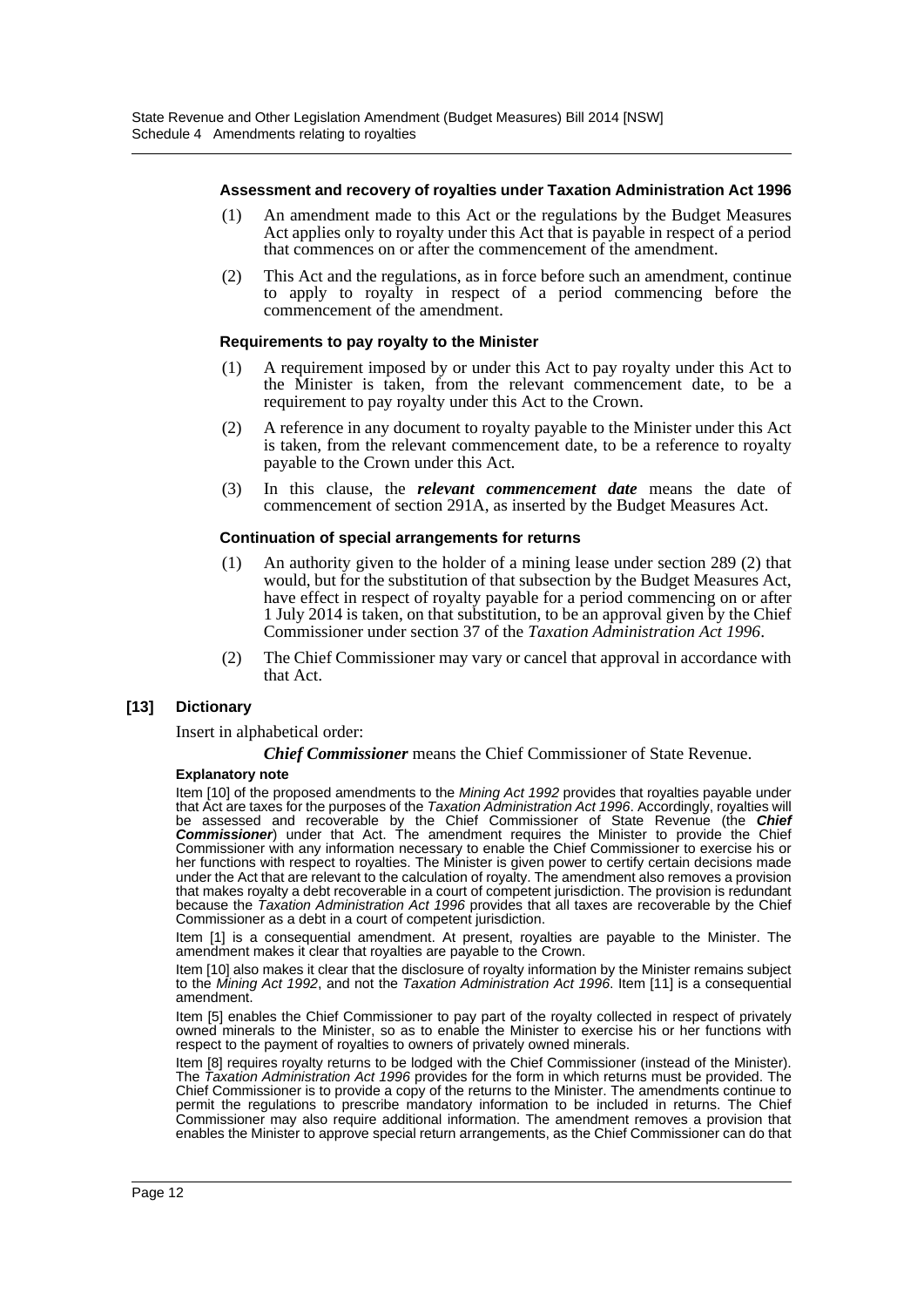under the *Taxation Administration Act 1996*. Item [8] also removes a provision that makes it an offence to fail to furnish a return, or to include false or misleading information in a return, as to do so will be an offence under existing provisions of the *Taxation Administration Act 1996* (sections 55 and 57).

Items [2]–[4] are consequential amendments to ensure that the obligation to lodge a royalty return applies not only to holders of a mining lease but to other authorisation holders who are liable to pay royalty under the Act.

Item [9] makes it clear that a tax default for the purposes of the *Taxation Administration Act 1996* occurs if royalty is not paid when it becomes due and payable. The amendment also removes a provision that enables the Minister to impose interest for late payment of royalty. The *Taxation Administration Act 1996* already permits the Chief Commissioner to impose interest and other penalties for late payment of taxes, and those provisions will now apply to royalties.

Items [6] and [7] require the Chief Commissioner to remit interest and penalty tax if the Minister waives payment of royalty or part of royalty.

Item [12] provides for transitional matters.

Item [13] inserts a definition of *Chief Commissioner* in the Dictionary.

### **4.2 Mining Regulation 2010**

#### **[1] Clause 13 Activities taken not to be prospecting or mining**

Omit "to the Minister" from clause 13 (5). Insert instead "to the Crown".

#### **[2] Clause 62 Rates of royalty for minerals other than coal**

Omit "Minister" wherever occurring in clause 62 (2). Insert instead "Chief Commissioner".

#### **[3] Clause 63 Rates of royalty for coal**

Omit "Minister" from clause 63 (2). Insert instead "Chief Commissioner".

#### **[4] Clause 63 (3) and (4)**

Omit the subclauses.

#### **[5] Clause 63A**

Insert after clause 63:

#### **63A Disputes**

- (1) The Chief Commissioner is to refer a dispute about any of the following matters to the Minister and the Minister may make a determination with respect to that matter:
	- (a) the quantity of minerals disposed of or held by the holder of a mining lease,
	- (b) the quantity of coal disposed of by the holder of a mining lease,
	- (c) whether, and the extent to which, coal was recovered by open cut mining, underground mining or deep underground mining.
- (2) Any determination made by the Minister with respect to the matter is final and binding.
- (3) A certificate that is signed by the Minister and that states that, on a specified date, the Minister made a determination under this clause is admissible in evidence in any proceedings and is evidence of the fact or facts so certified.

#### **[6] Clause 64 Returns**

Omit "289 (1)" from clause 64 (1). Insert instead "289".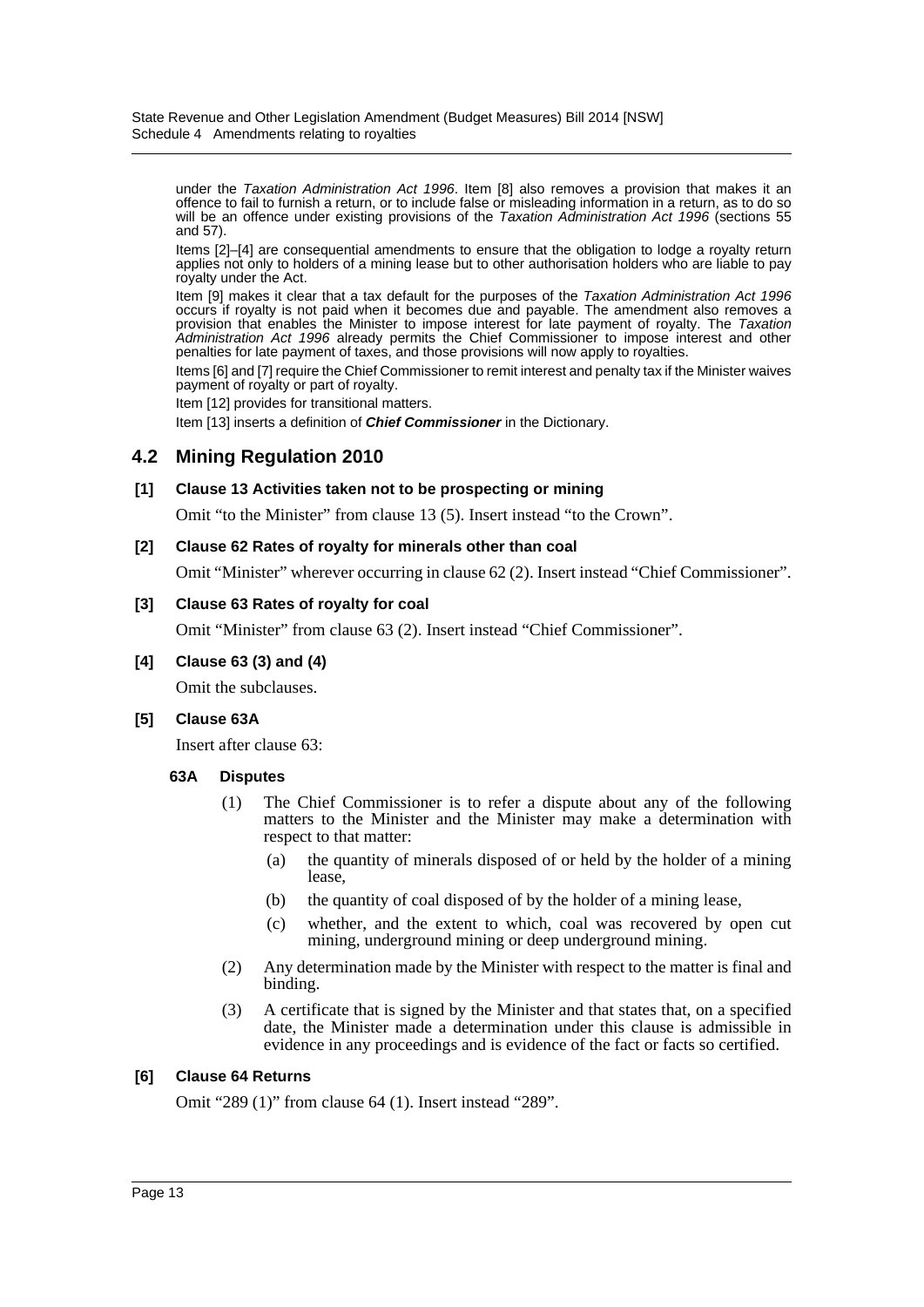### **[7] Clause 64 (1) (a)**

Omit "be in a form that shows". Insert instead "include".

#### **[8] Clause 64 (1) (a) (iii)**

Omit "Director-General to be shown". Insert instead "Chief Commissioner to be included".

#### **[9] Clause 64 (1) (b), (1A), (1B) and (1C)**

Omit "furnished" and "furnish" wherever occurring.

Insert instead "lodged" and "lodge" respectively.

#### **[10] Clause 65 Payment of royalty**

Omit "to the Minister" from clause 65 (1). Insert instead "to the Crown".

#### **Explanatory note**

The proposed amendments to the *Mining Regulation 2010* are consequential on the amendments to the *Mining Act 1992* described above.

The amendments include provision for the Chief Commissioner to make royalty determinations that are currently made by the Minister. In the event of a dispute, the matter is to be referred to the Minister, who may make a final determination with respect to the matter.

### **4.3 Offshore Minerals Act 1999 No 42**

#### **[1] Section 5 Interpretation**

Insert in alphabetical order:

*Chief Commissioner* means the Chief Commissioner of State Revenue.

#### **[2] Section 27 Confidential information**

Insert after section 27 (2):

(3) A reference in this section to information given to the Minister by a licence holder includes a reference to a return or other information relating to royalty under this Act that is obtained by the Minister, or a delegate of the Minister, from a tax officer (within the meaning of the *Taxation Administration Act 1996*).

#### **[3] Section 429 Royalty**

Omit "to the Minister". Insert instead "to the State".

#### **[4] Section 431 Reduction of royalty in certain cases**

Insert after section 431 (4):

(5) The Chief Commissioner is to be advised of any determination made under this section.

#### **[5] Section 432 Fixing of landed value**

Insert at the end of the section:

- (2) A certificate that is signed by the Minister and that states that, on a specified date, the Minister made a determination under subsection (1) (b) is admissible in evidence in any proceedings and is evidence of the fact or facts so certified.
- (3) The Chief Commissioner may request a certificate under this section and a certificate is to be provided in accordance with that request.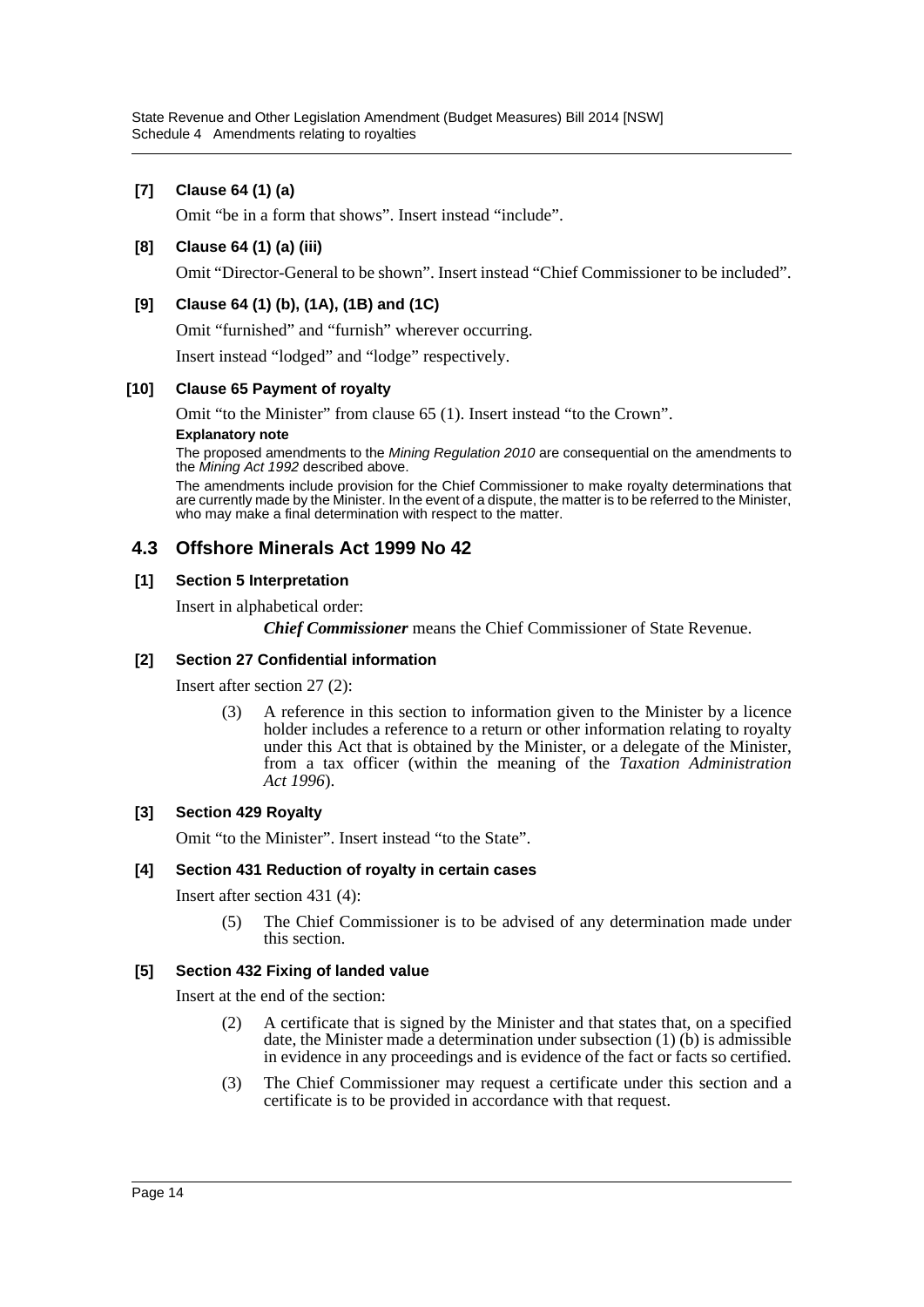#### **[6] Section 433 Fixing of quantity**

Insert at the end of the section:

- (2) A certificate that is signed by the Minister and that states that, on a specified date, the Minister made a determination under subsection (1) (b) is admissible in evidence in any proceedings and is evidence of the fact or facts so certified.
- (3) The Chief Commissioner may request a certificate under this section and a certificate is to be provided in accordance with that request.

#### **[7] Section 434 Time for payment**

Insert at the end of the section:

(2) A failure to pay the royalty within one month after the last day of that royalty period is a tax default for the purposes of the *Taxation Administration Act 1996*.

**Note.** If a tax default occurs, interest and penalty tax may be charged under the *Taxation Administration Act 1996*.

- (3) A tax default does not occur in respect of an amount of royalty payable until the expiration of 7 days after:
	- (a) the landed value of the mineral has been agreed or determined under section 432, where the rate of royalty is related to the landed value of the mineral, or
	- (b) the quantity of the mineral has been agreed or determined under section 433, where the rate of royalty is related to the quantity of the mineral recovered.

#### **[8] Section 435 State to pay 40% of royalties to Commonwealth**

Omit "penalty" from the definition of *royalty* in section 435 (3).

Insert instead "interest or penalty tax".

#### **[9] Sections 435A and 435B**

Insert after section 435:

#### **435A Royalty returns**

- (1) A person who is required to pay royalty under this Act is required to lodge with the Chief Commissioner a return relating to each royalty period.
- (2) The return is to be lodged with the Chief Commissioner within one month after the last day of that royalty period.
- (3) The Chief Commissioner is to give a copy to the Minister of each return lodged with the Chief Commissioner.
- (4) The Minister may give directions to the Chief Commissioner as to the information that is to be included in the form of return approved under the *Taxation Administration Act 1996*.

**Note.** The *Taxation Administration Act 1996* requires a return to be in a form approved by the Chief Commissioner.

#### **435B Disclosure of royalty information**

(1) The Minister, or a person engaged in the administration of this Act, may disclose royalty information obtained from a tax officer under this Act or the *Taxation Administration Act 1996* in connection with the administration or execution of this Act.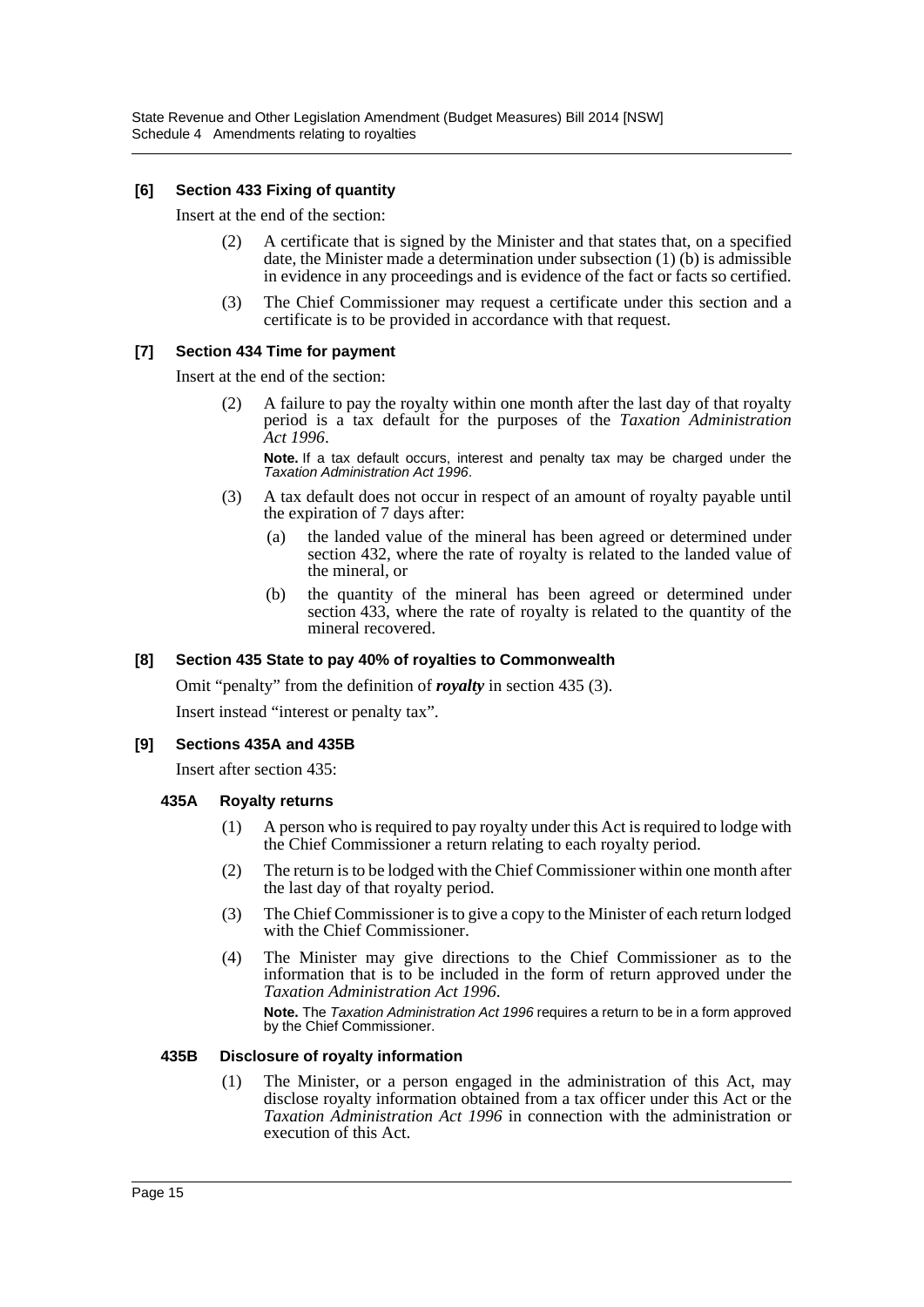- (2) This section applies despite section 84 of the *Taxation Administration Act 1996* but subject to any restrictions in this Act. **Note.** See sections 374–376 of this Act.
- (3) In this section:

*royalty information* means information in a return lodged with the Chief Commissioner under this Act or any other information relating to the assessment or recovery of royalty.

*tax officer* has the same meaning as it has in the *Taxation Administration Act 1996*.

#### **[10] Section 436 Penalty if fee overdue**

Omit "or amount of royalty" from section 436 (1).

#### **[11] Section 436 (2)**

Omit "or royalty" wherever occurring.

#### **[12] Section 436 (3)**

Omit the subsection.

**[13] Section 437 Fees recoverable as debts**

Omit ", royalty or penalty".

#### **[14] Section 437A**

Insert after section 437:

#### **437A Assessment and recovery of royalties**

(1) Royalty payable under this Act is a tax for the purposes of the *Taxation Administration Act 1996*.

**Note.** The *Taxation Administration Act 1996* applies to the assessment and recovery of royalty.

- (2) The royalty is payable to the Chief Commissioner in accordance with that Act.
- (3) The Minister is to ensure that the Chief Commissioner is provided with any information necessary to enable the Chief Commissioner to exercise the Chief Commissioner's functions with respect to royalties under this Act and the *Taxation Administration Act 1996*.

#### **[15] Schedule 2 Savings and transitional provisions**

Insert before clause 1:

## **Part 1 Preliminary**

#### **[16] Schedule 2, clause 1**

Insert at the end of clause 1 (1):

any Act that amends this Act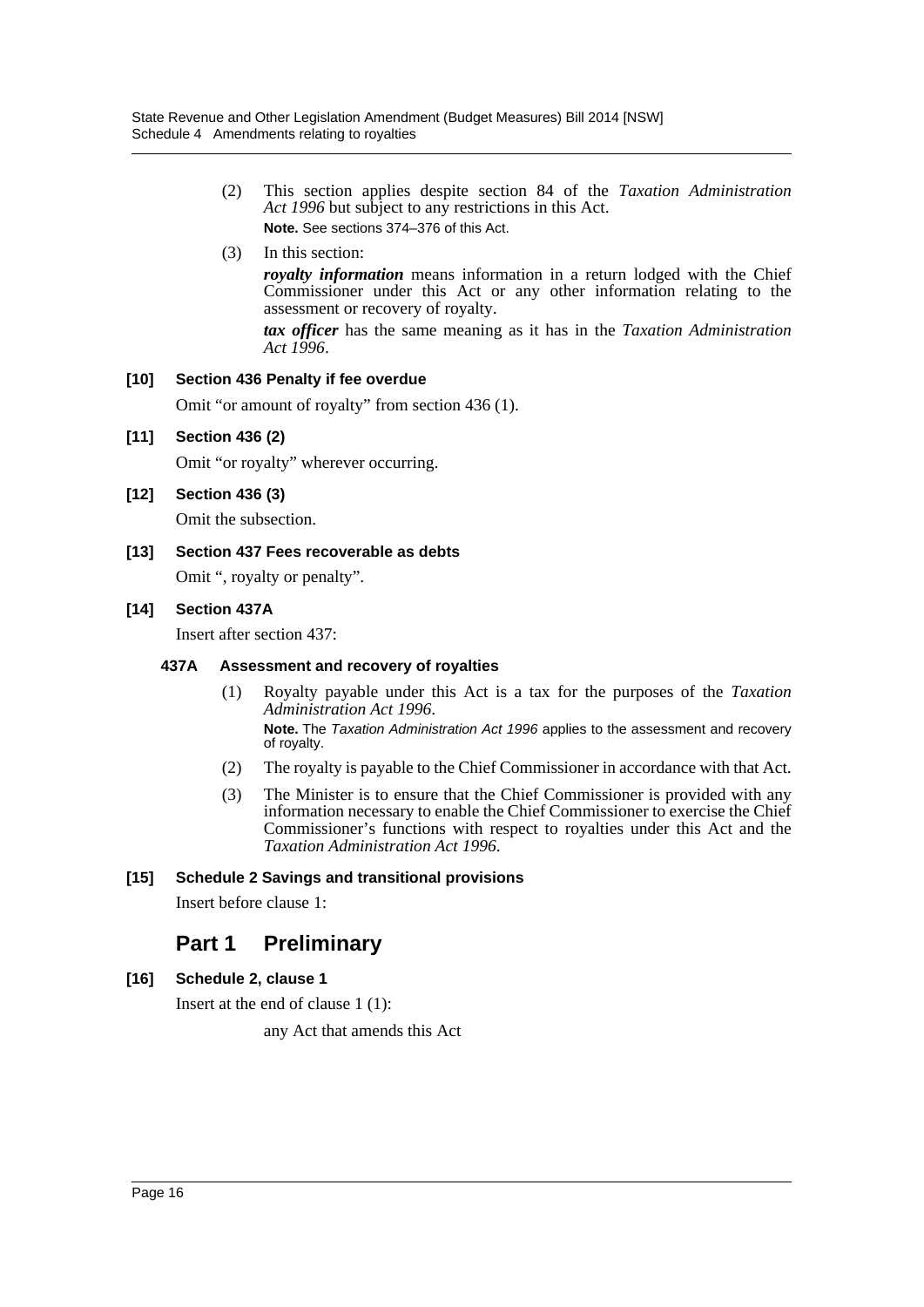#### **[17] Schedule 2, Part 2, heading**

Insert after clause 1:

## **Part 2 Provisions consequent on enactment of this Act**

#### **[18] Schedule 2, Part 3**

Insert after clause 5:

## **Part 3 Provisions consequent on enactment of State Revenue and Other Legislation Amendment (Budget Measures) Act 2014**

#### **6 Assessment and recovery of royalties under Taxation Administration Act 1996**

- (1) An amendment made to this Act or the regulations by the *State Revenue and Other Legislation Amendment (Budget Measures) Act 2014* applies only to royalty under this Act that is payable in respect of a royalty period that commences on or after the commencement of the amendment.
- (2) This Act and the regulations, as in force before such an amendment, continue to apply to royalty under this Act that is payable in respect of a royalty period that commenced before the commencement of the amendment.

#### **7 Requirements to pay royalty to the Minister**

- (1) A requirement imposed by or under this Act to pay royalty under this Act to the Minister is taken, from the relevant commencement date, to be a requirement to pay royalty under this Act to the State.
- (2) A reference in any document to royalty payable to the Minister under this Act is taken, from the relevant commencement date, to be a reference to royalty payable to the State under this Act.
- (3) In this clause, the *relevant commencement date* means the date of commencement of section 437A, as inserted by the *State Revenue and Other Legislation Amendment (Budget Measures) Act 2014*.

#### **Explanatory note**

Item [14] of the proposed amendments to the *Offshore Minerals Act 1999* provides that royalties payable under that Act are taxes for the purposes of the *Taxation Administration Act 1996*. This means that the royalty will be assessed and recoverable by the Chief Commissioner under that Act. The amendment also requires the Minister to ensure that the Chief Commissioner is provided with any information necessary to enable the Chief Commissioner to exercise his or her functions with respect to royalties.

Item [3] is a consequential amendment. At present, royalties are payable to the Minister. The amendment makes it clear that royalty is payable to the State.

Item [4] requires the Chief Commissioner to be advised of any determination by the Minister that royalty is to be paid at a lower rate than the prescribed rate.

Items [5] and [6] permit the Minister to certify certain determinations made under the Act that are relevant to the calculation of royalty.

Item [7] makes it clear that a tax default for the purposes of the *Taxation Administration Act 1996* occurs if royalty is not paid when it becomes due and payable. Item [12] is a consequential amendment.

Item [9] requires royalty returns to be lodged with the Chief Commissioner. The *Taxation Administration Act 1996* provides for the form in which returns must be provided. A copy of each return is to be provided to the Minister and the Minister may give directions as to the information to be included in the returns.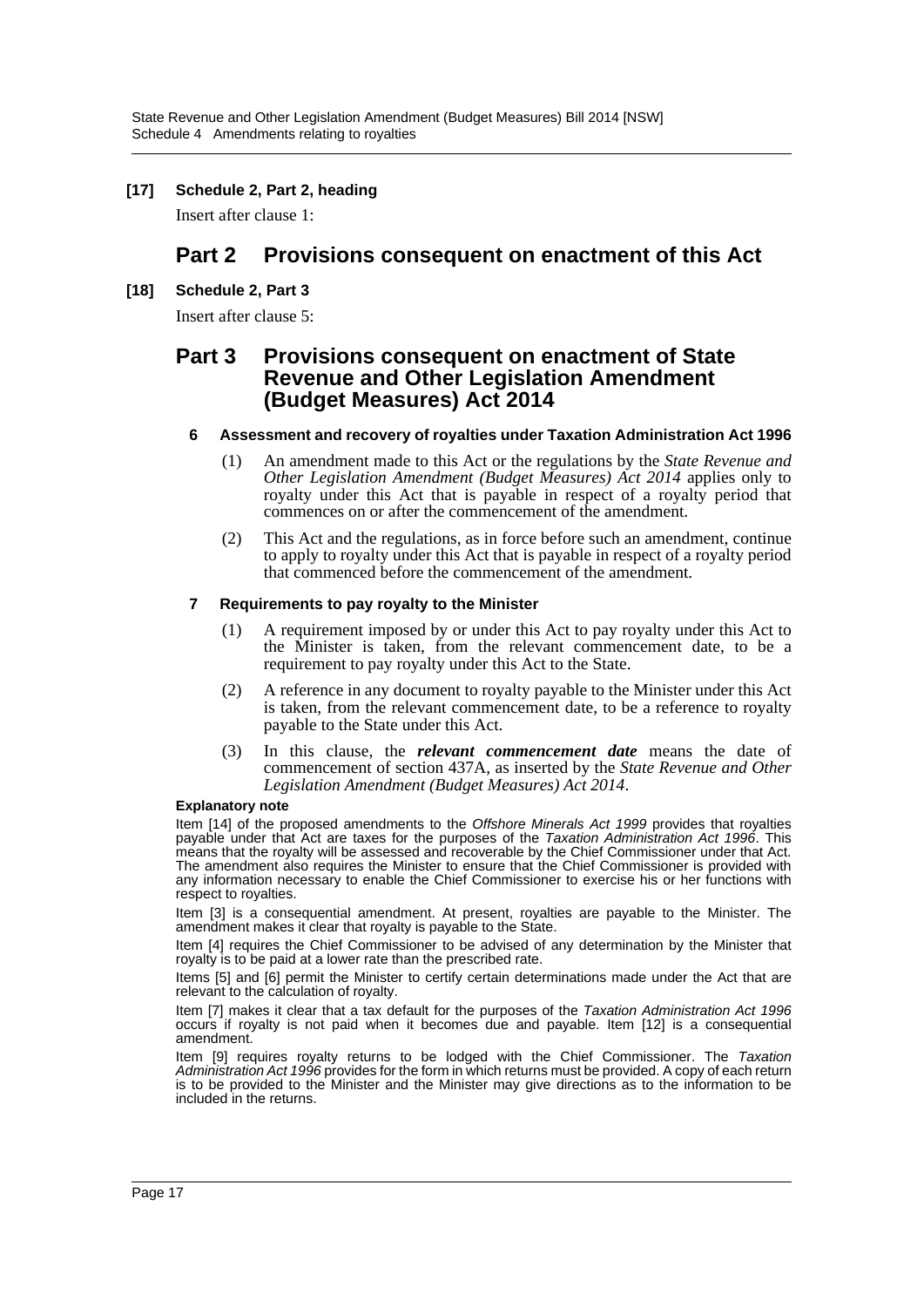Item [9] also makes it clear that the disclosure of royalty information by the Minister remains subject to the *Offshore Minerals Act 1999*, and not the *Taxation Administration Act 1996*. Item [2] is a consequential amendment.

Items [10] and [11] remove provisions that impose a penalty for late payment of royalty. The *Taxation Administration Act 1996* already permits the Chief Commissioner to impose interest and other penalties for late payment of taxes, and those provisions will now apply to royalties. Item [8] is a consequential amendment to a provision that requires 40% of royalties, including penalties for late payment, to be paid to the Commonwealth. The amendment will require 40% of royalties, including interest and penalty tax for late payment, to be paid to the Commonwealth.

Item [13] removes a provision that makes royalty a debt recoverable in a court of competent jurisdiction. The provision is redundant because the *Taxation Administration Act 1996* provides that all taxes are recoverable by the Chief Commissioner as a debt in a court of competent jurisdiction.

Item [1] inserts a definition of *Chief Commissioner* in the Act.

Items [15]–[18] provide for transitional matters.

### **4.4 Offshore Minerals Regulation 2013**

#### **Clause 14 Returns to be made**

Omit the clause.

#### **Explanatory note**

The proposed amendment to the *Offshore Minerals Regulation 2013* removes a requirement to lodge returns with the Minister. The provision is redundant because the proposed amendments to the parent Act require returns to be lodged with the Chief Commissioner.

### **4.5 Petroleum (Offshore) Act 1982 No 23**

#### **[1] Section 5 Definitions**

Insert in alphabetical order in section 5 (1): *Chief Commissioner* means the Chief Commissioner of State Revenue.

#### **[2] Section 119 Release of information**

Insert after section 119 (6A):

(6B) A reference in this section to a return or other document furnished to the Minister under this Act includes a reference to a return or other document relating to royalty under this Act that is obtained by the Minister, or a delegate of the Minister, from a tax officer (within the meaning of the *Taxation Administration Act 1996*).

#### **[3] Section 129 Certain payments to be made by State to Commonwealth**

Omit "under this Act" where secondly occurring in the definition of *A* in section 129 (1).

#### **[4] Section 143 Royalty**

Omit "to the Minister" from section 143 (1). Insert instead "to the Crown".

#### **[5] Section 144 Reduction of royalty in certain cases**

Insert after section 144 (3):

(4) The Chief Commissioner is to remit the interest or penalty tax on any royalty that ceases to be payable because of a determination of the Minister under this section.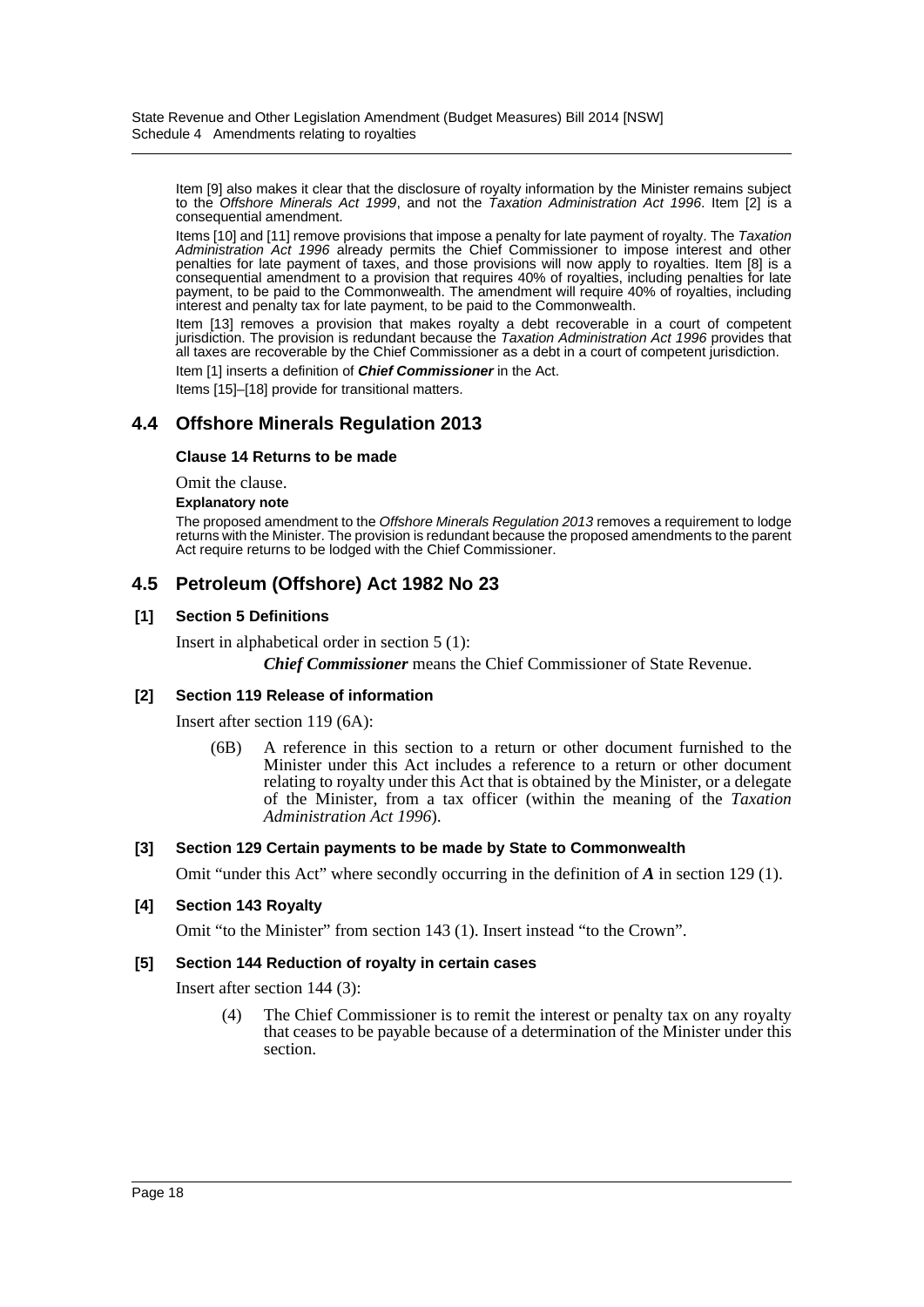#### **[6] Section 145 Royalty not payable in certain cases**

Insert after section 145 (2):

(3) The Chief Commissioner is to remit the interest or penalty tax on any royalty that ceases to be payable because of a decision of the Minister under this section.

#### **[7] Section 149 Payment of royalty**

Insert at the end of the section:

(2) A failure to pay royalty payable under this Act by the end of that next succeeding royalty period is a tax default for the purposes of the *Taxation Administration Act 1996*.

**Note.** If a tax default occurs, interest and penalty tax may be charged under the *Taxation Administration Act 1996*.

(3) A tax default does not occur before the expiration of 7 days after the value of the relevant petroleum is agreed or determined under section 147.

#### **[8] Section 149A**

Insert after section 149:

#### **149A Royalty returns**

- (1) A person who is required to pay royalty under this Act is required to lodge with the Chief Commissioner a return relating to each royalty period.
- (2) The return is to be lodged with the Chief Commissioner no later than the last day of the next succeeding royalty period.
- (3) The Chief Commissioner is to give a copy to the Minister of each return lodged with the Chief Commissioner.
- (4) The Minister may give directions to the Chief Commissioner as to the information that is to be included in the form of return approved under the *Taxation Administration Act 1996*.

**Note.** The *Taxation Administration Act 1996* requires a return to be in a form approved by the Chief Commissioner.

#### **[9] Section 150 Penalty for late payment of fees**

Omit "or an amount of royalty" from section 150 (1).

#### **[10] Section 150 (1)**

Omit "or the amount of royalty".

**[11] Section 150 (1)**

Omit "or royalty".

**[12] Section 150 (2)**

Omit the subsection.

## **[13] Section 151 Fees and penalties debts due to the State**

Omit the section.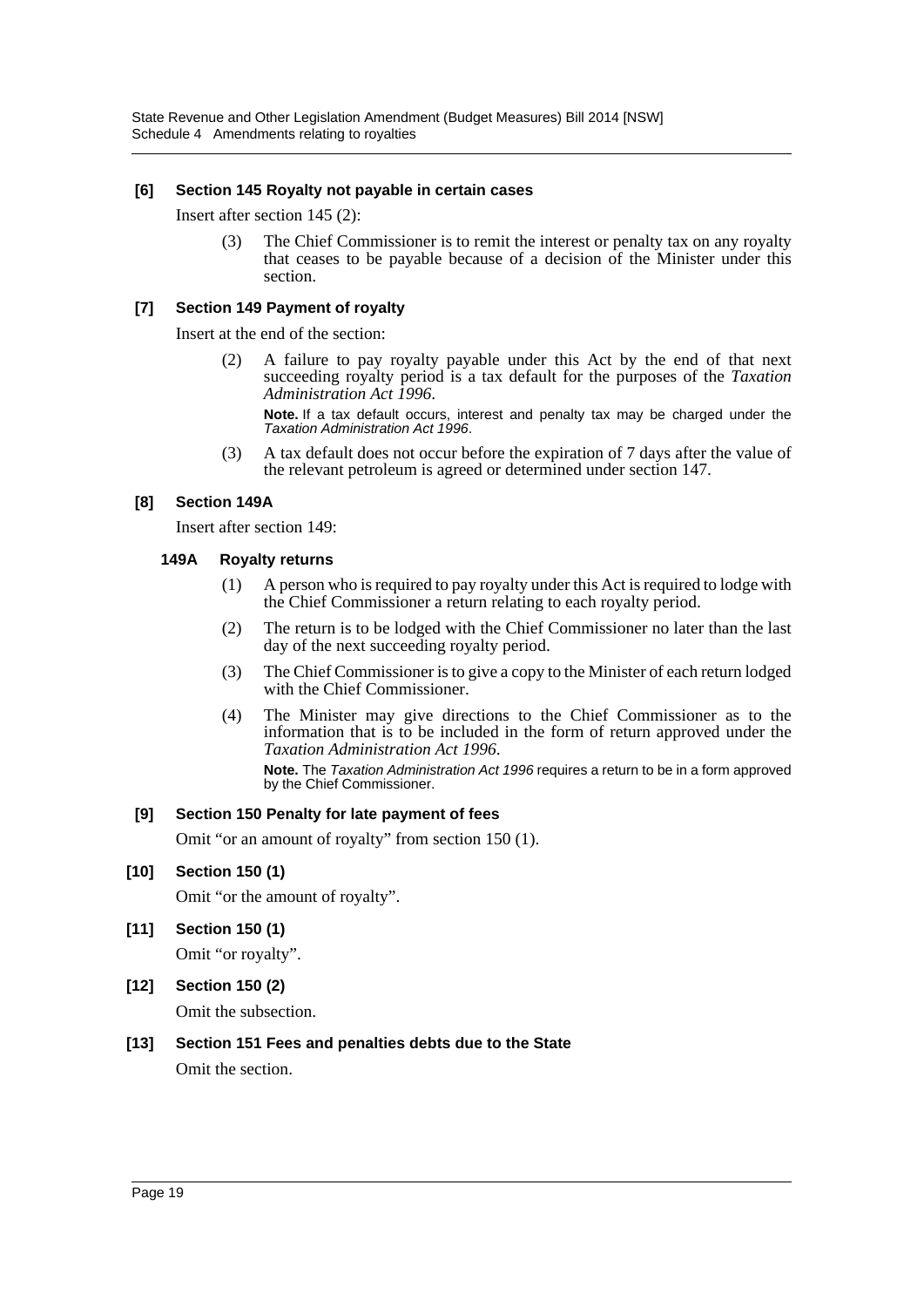State Revenue and Other Legislation Amendment (Budget Measures) Bill 2014 [NSW] Schedule 4 Amendments relating to royalties

#### **[14] Sections 151A and 151B**

Insert after section 151:

#### **151A Assessment and recovery of royalties**

(1) Royalty payable under this Act is a tax for the purposes of the *Taxation Administration Act 1996*.

**Note.** The *Taxation Administration Act 1996* applies to the assessment and recovery of royalty.

- (2) The royalty is payable to the Chief Commissioner in accordance with that Act.
- (3) The Minister is to provide the Chief Commissioner with any information necessary to enable the Chief Commissioner to exercise the Chief Commissioner's functions with respect to royalties under this Act and the *Taxation Administration Act 1996*.
- (4) A certificate that is signed by the Minister and that states that, on a specified date, the Minister made a determination, or did anything else, under any of the following provisions, is admissible in evidence in any proceedings and is evidence of the fact or facts so certified:
	- (a) section 43 (1), 144, 145, 146, 147 or 148, or
	- (b) any other provision of this Act relating to royalties that is prescribed by the regulations.
- (5) The Chief Commissioner may request a certificate under this section and a certificate is to be provided in accordance with that request.

#### **151B Disclosure of royalty information**

- (1) The Minister, or a person engaged in the administration of this Act, may disclose royalty information obtained from a tax officer under this Act or the *Taxation Administration Act 1996* in connection with the administration or execution of this Act.
- (2) This section applies despite section 84 of the *Taxation Administration Act 1996* but subject to any restrictions in this Act. **Note.** See section 119 of this Act.
- (3) In this section:

*royalty information* means information in a return lodged with the Chief Commissioner under this Act or any other information relating to the assessment or recovery of royalty.

*tax officer* has the same meaning as it has in the *Taxation Administration Act 1996*.

#### **[15] Schedule 4 Savings, transitional and other provisions**

Insert after Part 4:

## **Part 5 Provisions consequent on enactment of State Revenue and Other Legislation Amendment (Budget Measures) Act 2014**

#### **8 Assessment and recovery of royalties under Taxation Administration Act 1996**

(1) An amendment made to this Act by the *State Revenue and Other Legislation Amendment (Budget Measures) Act 2014* applies only to royalty under this Act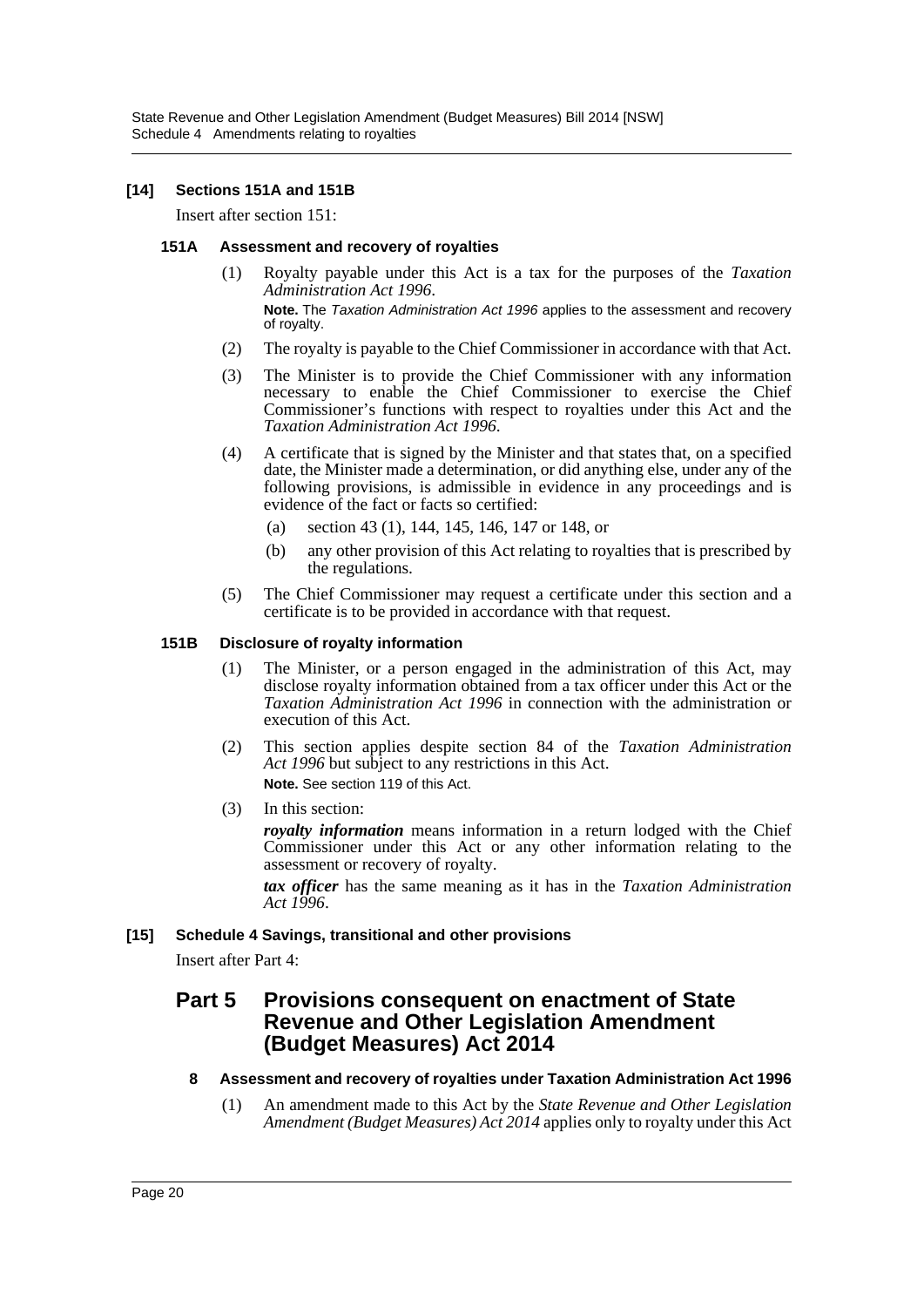that is payable in respect of a royalty period that commences on or after the commencement of the amendment.

(2) This Act, as in force before such an amendment, continues to apply to royalty under this Act that is payable in respect of a royalty period that commenced before the commencement of the amendment.

#### **9 Requirements to pay royalty to the Minister**

- (1) A requirement imposed by or under this Act to pay royalty under this Act to the Minister is taken, from the relevant commencement date, to be a requirement to pay royalty under this Act to the Crown.
- (2) A reference in any document to royalty payable to the Minister under this Act is taken, from the relevant commencement date, to be a reference to royalty payable to the Crown under this Act.
- (3) In this clause, the *relevant commencement date* means the date of commencement of section 151A, as inserted by the *State Revenue and Other Legislation Amendment (Budget Measures) Act 2014*.

#### **Explanatory note**

Item [14] of the proposed amendments to the *Petroleum (Offshore) Act 1982* provides that royalties payable under that Act are taxes for the purposes of the *Taxation Administration Act 1996*. This means that the royalty will be collected and recoverable by the Chief Commissioner under that Act. The amendment also requires the Minister to provide the Chief Commissioner with any information necessary to enable the Chief Commissioner to exercise his or her functions with respect to royalties. The Minister is given power to certify certain decisions made under the Act that are relevant to the calculation of royalty.

Item [4] is a consequential amendment. At present, royalties are payable to the Minister. The amendment makes it clear that royalty is payable to the Crown.

Item [14] also makes it clear that the disclosure of royalty information by the Minister remains subject to the *Petroleum (Offshore) Act 1982*, and not the *Taxation Administration Act 1996*. Item [2] is a consequential amendment.

Item [7] makes it clear that a tax default for the purposes of the *Taxation Administration Act 1996* occurs if royalty is not paid when it becomes due and payable.

Item [8] requires royalty returns to be lodged with the Chief Commissioner (instead of the Minister). The *Taxation Administration Act 1996* provides for the form in which returns must be provided. The Chief Commissioner is to provide a copy of the returns to the Minister. The amendment also permits the Minister to give directions as to the information to be included in the approved form of return.

Items [9]–[12] remove provisions that impose a penalty for late payment of royalty. The *Taxation Administration Act 1996* already permits the Chief Commissioner to impose interest and other penalties for late payment of taxes, and those provisions will now apply to royalties. Item [3] is a consequential amendment.

Items [5] and [6] require the Chief Commissioner to remit interest and penalty tax if the Minister waives payment of royalty or part of royalty.

Item [13] removes a provision that makes a fee or royalty a debt recoverable in a court of competent jurisdiction. The provision is redundant because the *Taxation Administration Act 1996* provides that all taxes are recoverable by the Chief Commissioner as a debt in a court of competent jurisdiction. The *Taxation Administration Act 1996* will apply to royalties. In relation to fees, section 142 of the *Petroleum (Offshore) Act 1982* already provides that fees are debts due to the Crown and recoverable in a court of competent jurisdiction.

Item [15] provides for transitional matters.

Item [1] inserts a definition of *Chief Commissioner* in the Act.

## **4.6 Petroleum (Onshore) Act 1991 No 84**

#### **[1] Section 3 Definitions**

Insert in alphabetical order in section 3 (1):

*Chief Commissioner* means the Chief Commissioner of State Revenue.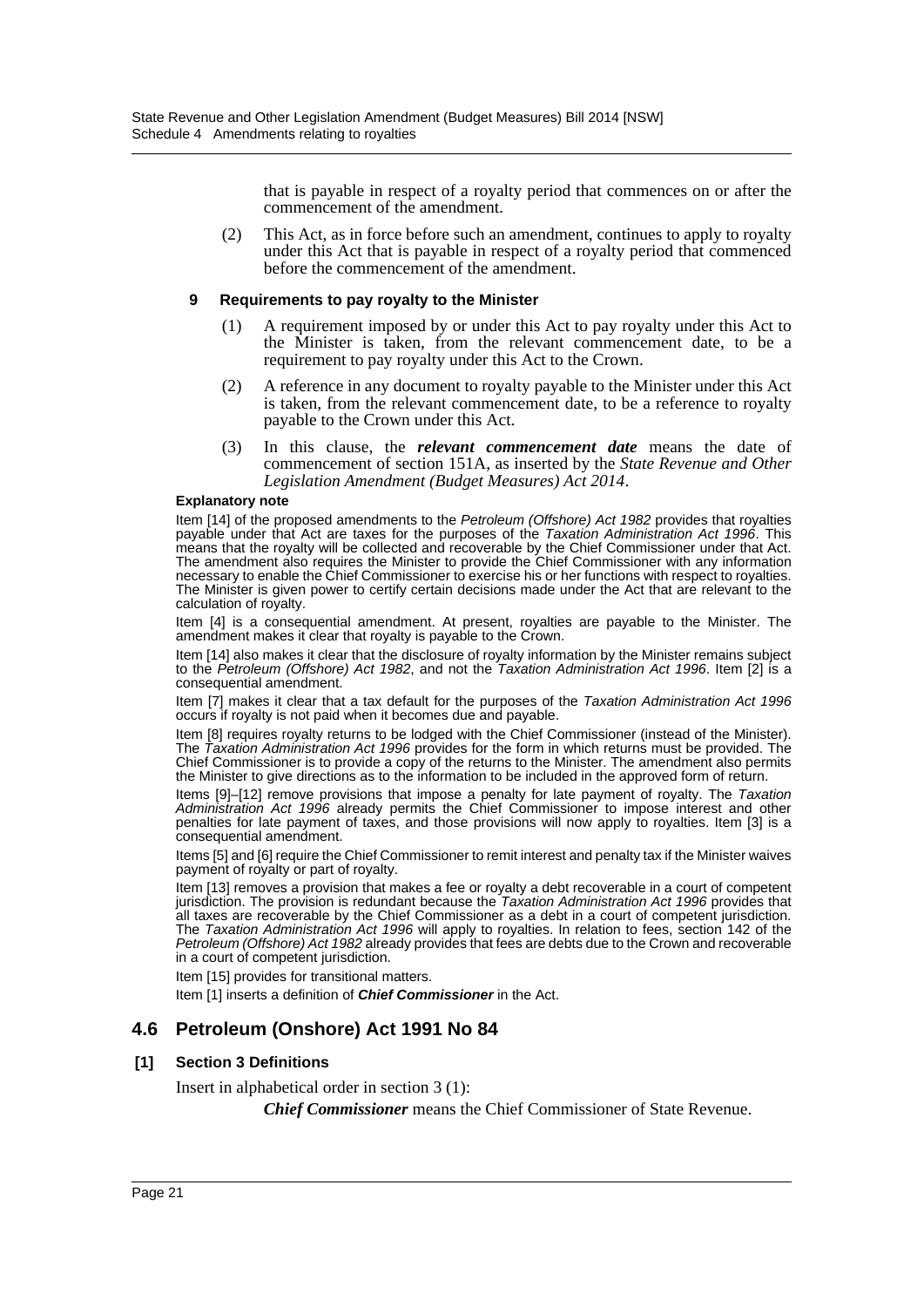State Revenue and Other Legislation Amendment (Budget Measures) Bill 2014 [NSW] Schedule 4 Amendments relating to royalties

#### **[2] Section 83 Sale of petroleum plant**

Omit "of Unclaimed Money" from section 83 (4).

#### **[3] Section 85 Royalty**

Omit "to the Minister" from section 85 (1). Insert instead "to the Crown".

#### **[4] Section 86 Reduction of royalty in certain cases**

Insert after section 86 (3):

(4) The Chief Commissioner is to remit the interest or penalty tax on any royalty that ceases to be payable because of a decision of the Minister under this section.

#### **[5] Section 87 Royalty not payable in certain cases**

Insert after section 87 (2):

(3) The Chief Commissioner is to remit the interest or penalty tax on any royalty that ceases to be payable because of a decision of the Minister under this section.

#### **[6] Section 91 Payment of royalty**

Insert at the end of the section:

(2) A failure to pay royalty payable under this Act by the end of that next succeeding royalty period is a tax default for the purposes of the *Taxation Administration Act 1996*.

**Note.** If a tax default occurs, interest and penalty tax may be charged under the *Taxation Administration Act 1996*.

(3) A tax default does not occur before the expiration of 7 days after the value of the relevant petroleum was determined under section 89.

#### **[7] Section 92 Penalty for late payment**

Insert after section 92 (2):

(3) This section applies to royalty payable for a period commencing before 1 July 2014. The *Taxation Administration Act 1996* applies to royalty payable for a period commencing on or after 1 July 2014.

#### **[8] Section 93**

Insert after section 92:

#### **93 Royalty returns**

- (1) A person who is required to pay royalty under this Act is required to lodge with the Chief Commissioner a return relating to each royalty period.
- (2) The return is to be lodged with the Chief Commissioner no later than the last day of the next succeeding royalty period.
- (3) The Chief Commissioner is to give a copy to the Minister of each return lodged with the Chief Commissioner.
- (4) The Minister may give directions to the Chief Commissioner as to the information that is to be included in the form of return approved under the *Taxation Administration Act 1996*.

**Note.** The *Taxation Administration Act 1996* requires a return to be in a form approved by the Chief Commissioner.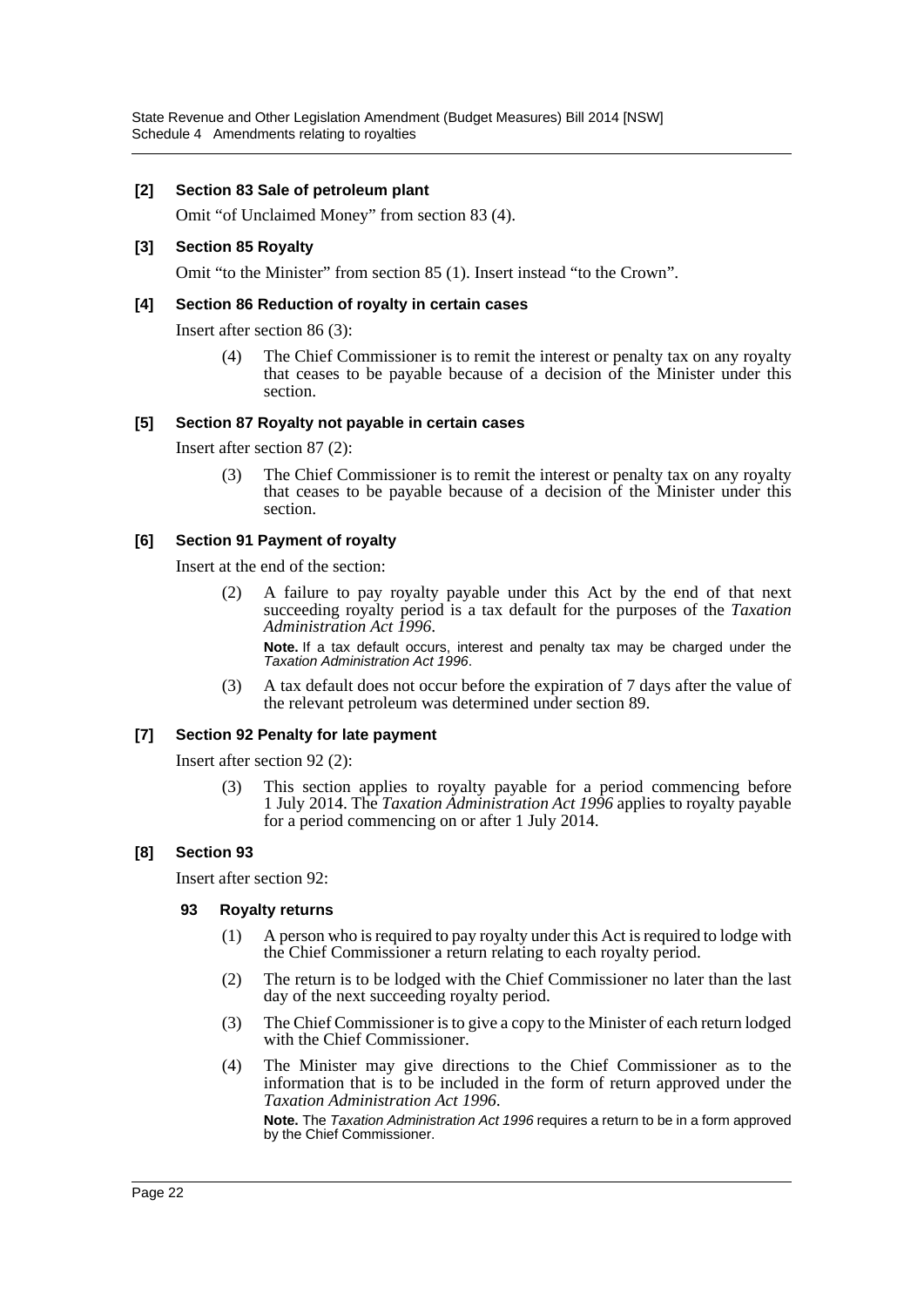State Revenue and Other Legislation Amendment (Budget Measures) Bill 2014 [NSW] Schedule 4 Amendments relating to royalties

#### **[9] Sections 94 and 94AA**

Omit section 94. Insert instead:

#### **94 Assessment and recovery of royalties**

(1) Royalty payable under this Act is a tax for the purposes of the *Taxation Administration Act 1996*.

**Note.** The *Taxation Administration Act 1996* applies to the assessment and recovery of royalty.

- (2) The royalty is payable to the Chief Commissioner in accordance with that Act.
- (3) The Minister is to provide the Chief Commissioner with any information necessary to enable the Chief Commissioner to exercise the Chief Commissioner's functions with respect to royalties under this Act and the *Taxation Administration Act 1996*.
- (4) A certificate that is signed by the Minister and that states that, on a specified date, the Minister made a determination, or did anything else, under any of the following provisions, is admissible in evidence in any proceedings and is evidence of the fact or facts so certified:
	- (a) section 86, 87, 88, 89 or 90, or
	- (b) any other provision of this Act relating to royalties that is prescribed by the regulations.
- (5) The Chief Commissioner may request a certificate under this section and a certificate is to be provided in accordance with that request.

#### **94AA Disclosure of royalty information**

- (1) The Minister, or a person engaged in the administration of this Act, may disclose royalty information obtained from a tax officer under this Act or the *Taxation Administration Act 1996* in connection with the administration or execution of this Act.
- (2) This section applies despite section 84 of the *Taxation Administration Act 1996* but subject to any restrictions in this Act. **Note.** See Part 13 of this Act.
- (3) In this section:

*royalty information* means information in a return lodged with the Chief Commissioner under this Act or any other information relating to the assessment or recovery of royalty.

*tax officer* has the same meaning as it has in the *Taxation Administration Act 1996*.

#### **[10] Section 117 Definitions**

Insert after section 117 (2):

(3) A reference to information furnished to the Minister under this Act includes a reference to a return or other information relating to royalty under this Act that is obtained by the Minister, or a delegate of the Minister, from a tax officer (within the meaning of the *Taxation Administration Act 1996*).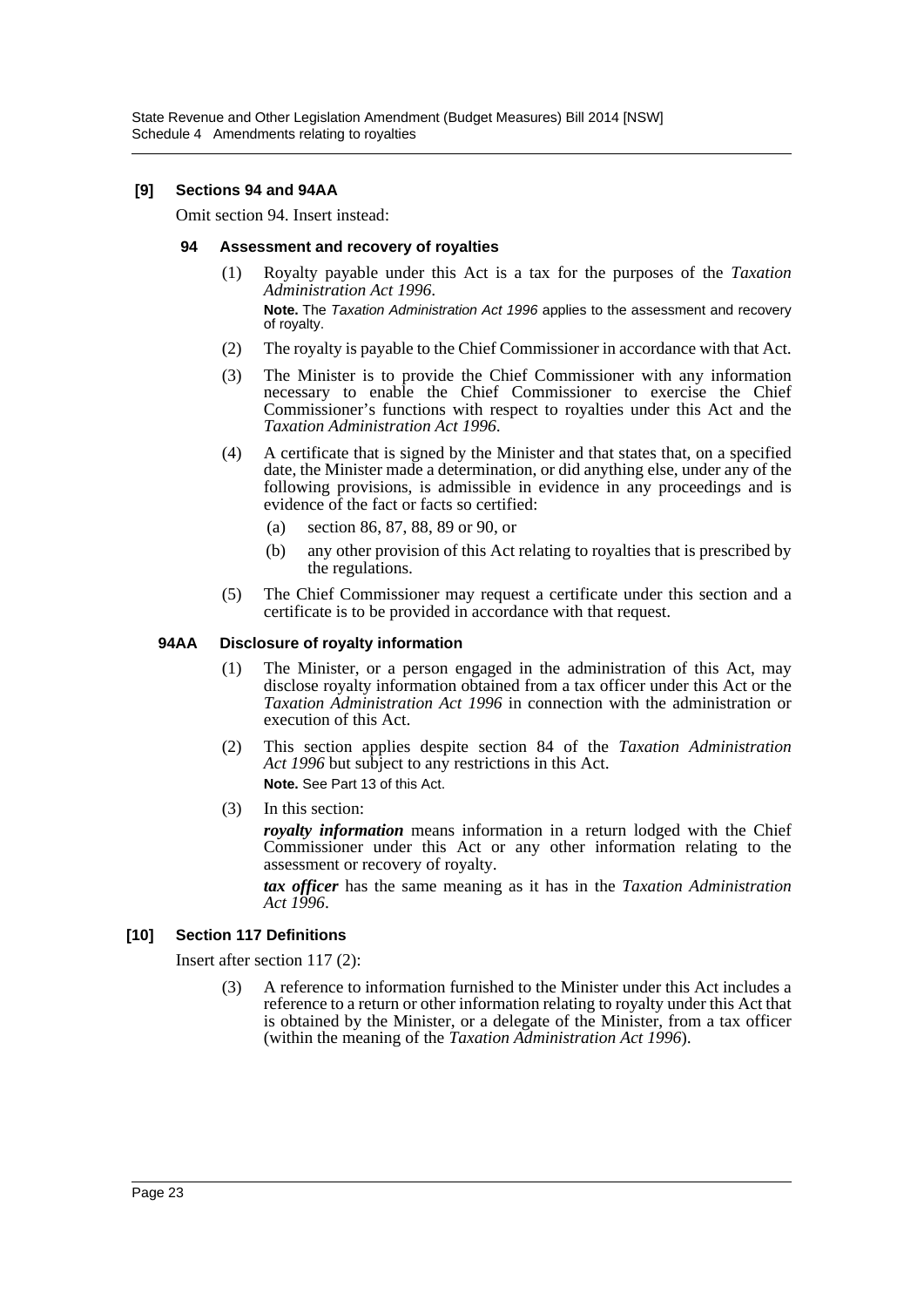#### **[11] Schedule 1 Savings and transitional provisions**

Insert at the end of the Schedule with appropriate Part and clause numbering:

## **Part Provisions consequent on enactment of State Revenue and Other Legislation Amendment (Budget Measures) Act 2014**

#### **Assessment and recovery of royalties under Taxation Administration Act 1996**

- (1) An amendment made to this Act by the *State Revenue and Other Legislation Amendment (Budget Measures) Act 2014* applies only to royalty under this Act that is payable in respect of a royalty period that commences on or after the commencement of the amendment.
- (2) This Act, as in force before such an amendment, continues to apply to royalty under this Act that is payable in respect of a royalty period that commenced before the commencement of the amendment.

#### **Requirements to pay royalty to the Minister**

- (1) A requirement imposed by or under this Act to pay royalty under this Act to the Minister is taken, from the relevant commencement date, to be a requirement to pay royalty under this Act to the Crown.
- (2) A reference in any document to royalty payable to the Minister under this Act is taken, from the relevant commencement date, to be a reference to royalty payable to the Crown under this Act.
- (3) In this clause, the *relevant commencement date* means the date of commencement of section 93, as inserted by the *State Revenue and Other Legislation Amendment (Budget Measures) Act 2014*.

#### **Explanatory note**

Item [9] of the proposed amendments to the *Petroleum (Onshore) Act 1991* provides that royalties payable under that Act are taxes for the purposes of the *Taxation Administration Act 1996*. This means that the royalty will be assessed and recoverable by the Chief Commissioner under that Act. The amendment requires the Minister to provide the Chief Commissioner with any information necessary to enable the Chief Commissioner to exercise his or her functions with respect to royalties. The Minister is given power to certify certain decisions made under the Act that are relevant to the calculation of royalty. The amendment also removes a provision that makes royalty a debt recoverable in a court of competent jurisdiction.The provision is redundant because the *Taxation Administration Act 1996* provides that all taxes are recoverable by the Chief Commissioner as a debt in a court of competent jurisdiction.

Item [3] is a consequential amendment. At present, royalties are payable to the Minister. The amendment makes it clear that royalty is payable to the Crown.

Item [9] also makes it clear that the disclosure of royalty information by the Minister remains subject to the *Petroleum (Onshore) Act 1991*, and not the *Taxation Administration Act 1996*. Item [10] is a consequential amendment.

Item [6] makes it clear that a tax default for the purposes of the *Taxation Administration Act 1996* occurs if royalty is not paid when it becomes due and payable.

Item [7] limits a provision that imposes a penalty for late payment of royalty. As a consequence of the amendments, the *Taxation Administration Act 1996* will permit the Chief Commissioner to impose interest and other penalties for late payment of royalties.

Item [8] requires royalty returns to be lodged with the Chief Commissioner (instead of the Minister). The *Taxation Administration Act 1996* provides for the form in which returns must be provided. The Chief Commissioner is to provide a copy of the returns to the Minister. The amendments also permit the Minister to give directions as to the information to be included in the approved form of return.

Items [4] and [5] require the Chief Commissioner to remit interest and penalty tax if the Minister waives payment of royalty or part of royalty.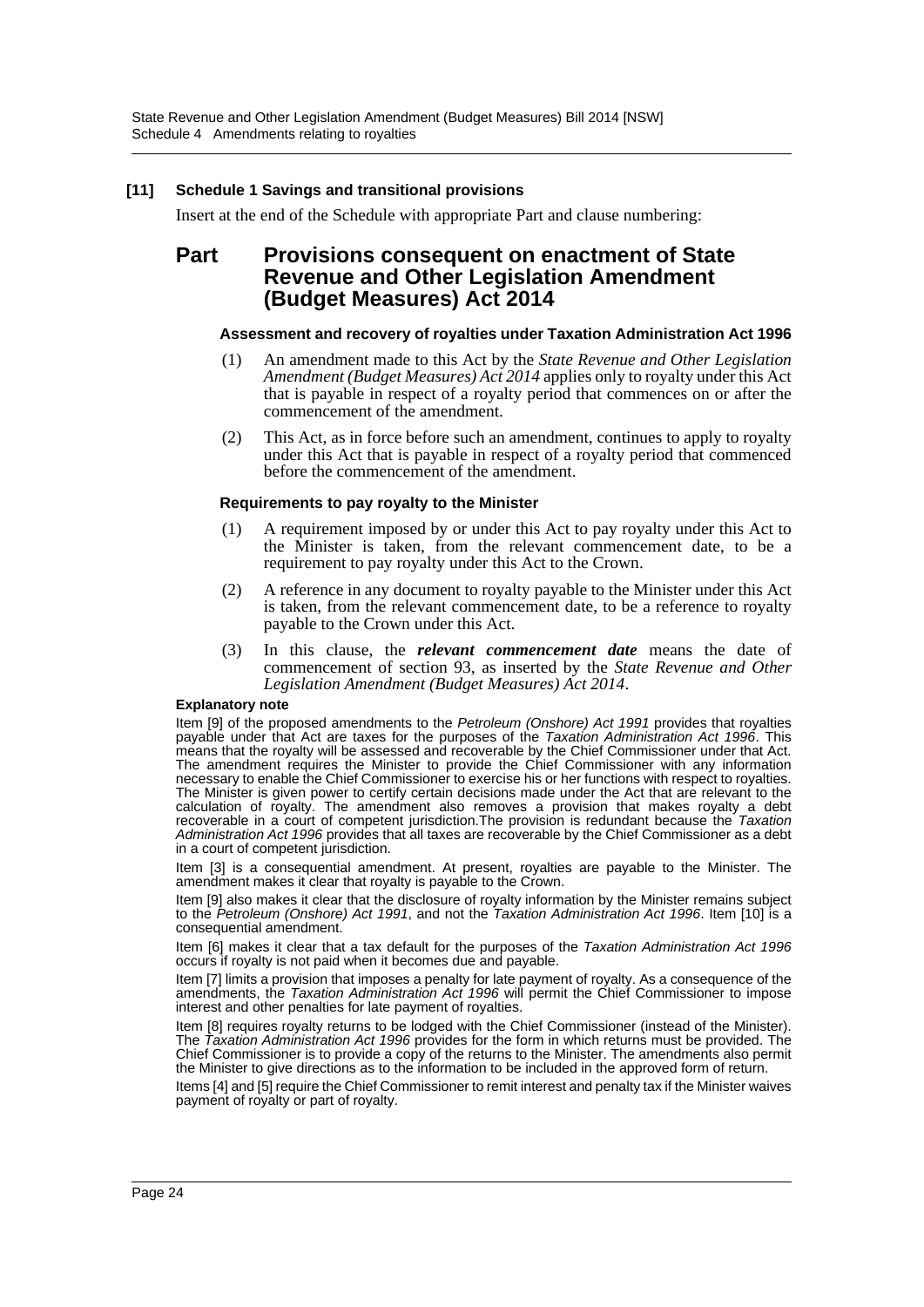Item [11] provides for transitional matters.

Item [1] inserts a definition of *Chief Commissioner* in the Act. Item [2] updates an obsolete reference to the Chief Commissioner.

## **4.7 Taxation Administration Act 1996 No 97**

#### **[1] Section 5B**

Insert after section 5A:

#### **5B Application of Act to royalties**

- (1) For the purpose of the administration and enforcement of legislative schemes for the payment of royalties to the Crown, the following provisions are taken to be taxation laws:
	- (a) Part 14 of the *Mining Act 1992*,
	- (b) Divisions 2 and 3 of Part 4.4 of the *Offshore Minerals Act 1999*,
	- (c) the provisions of Division 7 of Part 4 of the *Petroleum (Offshore) Act 1982* to the extent that those provisions relate to royalties under that Act,
	- (d) Part 7 of the *Petroleum (Onshore) Act 1991*,
	- (e) any other provisions of the Acts referred to in paragraphs  $(a)$ –(d), or of the regulations under those Acts, to the extent that they relate to royalties.
- (2) Royalty is taken to be a tax for the purposes of this Act.
- (3) In this section:

*royalty* means royalty payable under:

- (a) the *Mining Act 1992*, or
- (b) the *Offshore Minerals Act 1999*, or
- (c) the *Petroleum (Offshore) Act 1982*, or
- (d) the *Petroleum (Onshore) Act 1991*.

#### **[2] Section 111 Appropriation of Consolidated Fund**

Insert "or any taxation law" after "this Act".

#### **[3] Schedule 1 Savings, transitional and other provisions**

Insert at the end of the Schedule with appropriate Part and clause numbering:

## **Part Provisions arising from enactment of State Revenue and Other Legislation Amendment (Budget Measures) Act 2014**

#### **Application of Act to royalties**

Section 5B, as inserted by the *State Revenue and Other Legislation Amendment (Budget Measures) Act 2014*, applies in respect of royalty payable for a period that commences on or after the commencement of that section.

#### **Explanatory note**

Item [1] of the proposed amendments to the *Taxation Administration Act 1996* provides that provisions relating to royalties in the *Mining Act 1992*, the *Offshore Minerals Act 1999*, the *Petroleum (Offshore) Act 1982* and the *Petroleum (Onshore) Act 1991*, and the regulations under those Acts,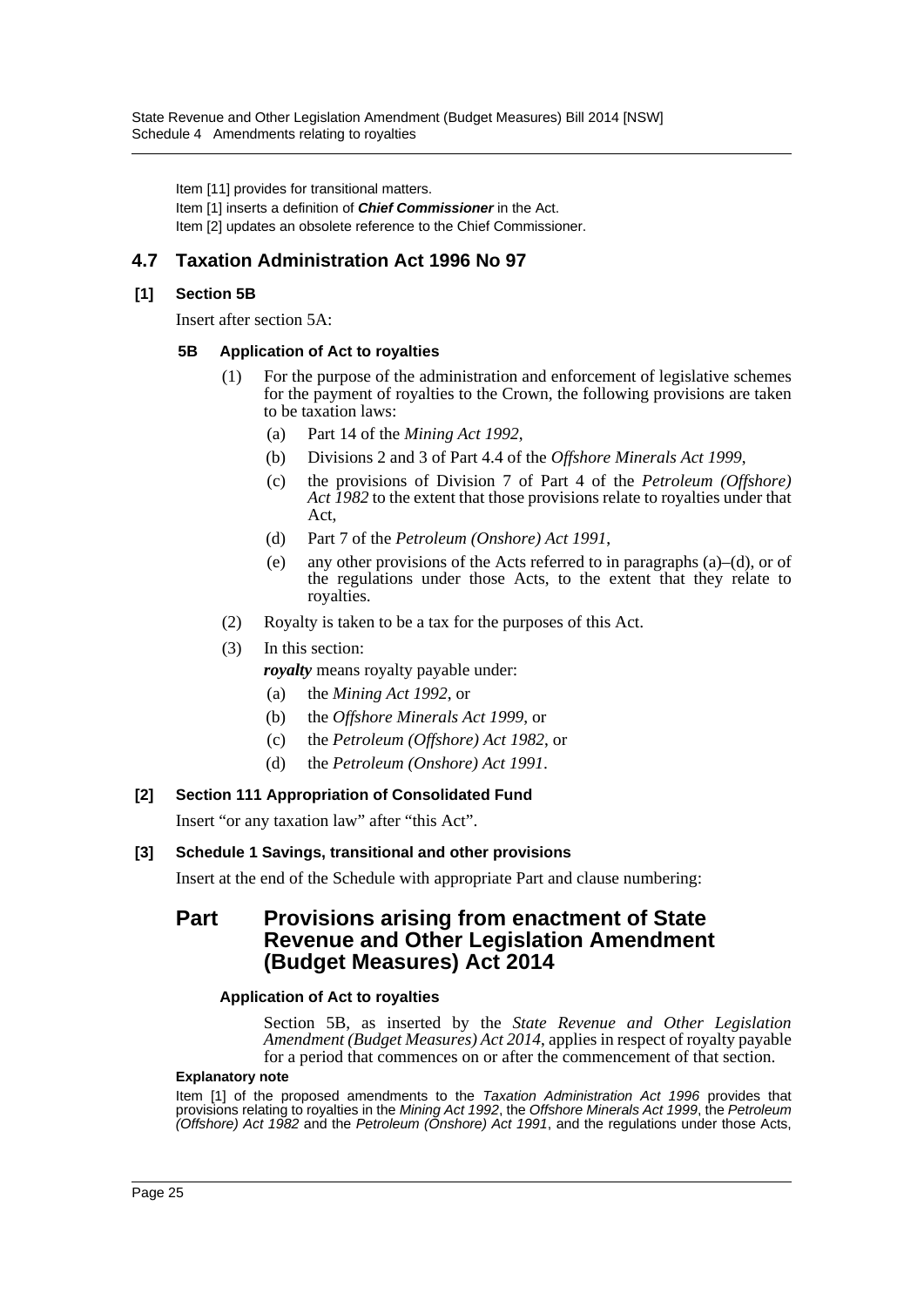are taxation laws for the purposes of the *Taxation Administration Act 1996*. This means the *Taxation Administration Act 1996* will apply to the assessment and recovery of royalties as taxes under that Act. Item [2] is consequential to an amendment to the *Mining Act 1992* which requires the Chief Commissioner to pay part of the royalty collected in respect of privately owned minerals to the Minister administering that Act (for payment to the owner of the privately owned mineral). The amendment requires the Consolidated Fund to be appropriated for the purpose of payments made by the Chief Commissioner under taxation laws.

Item [3] is a transitional provision.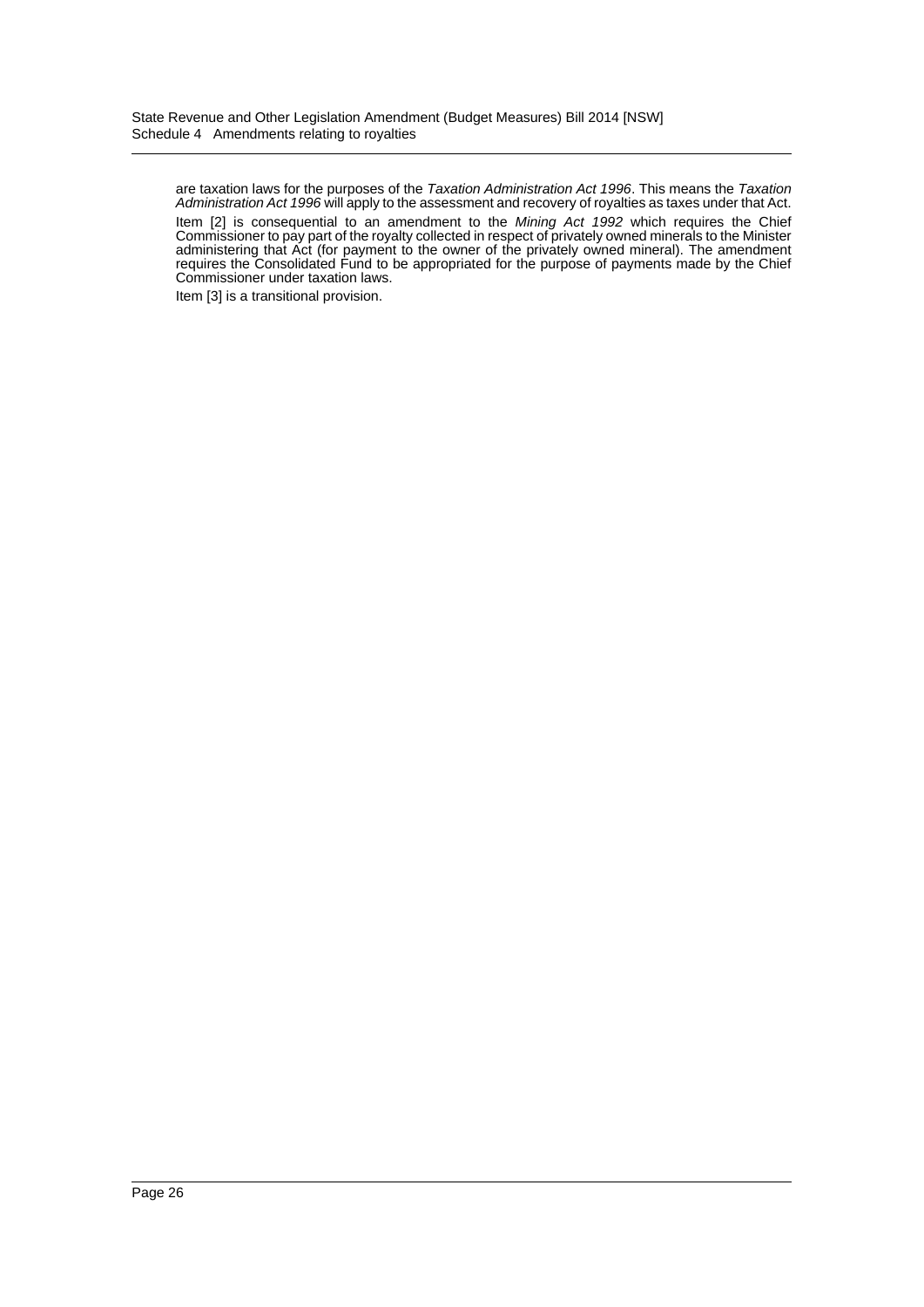## <span id="page-27-0"></span>**Schedule 5 Amendments relating to public sector employee costs**

## **5.1 Industrial Relations Act 1996 No 17**

#### **Schedule 4 Savings, transitional and other provisions**

Insert at the end of the Schedule with appropriate Part and clause numbering:

## **Part Provisions relating to Industrial Relations (Public Sector Conditions of Employment) Regulation 2014**

#### **Re-making of regulation**

- (1) Subschedule 5.2 to the *State Revenue and Other Legislation Amendment (Budget Measures) Act 2014* sets out the terms of the *Industrial Relations (Public Sector Conditions of Employment) Regulation 2014*.
- (2) On and from the commencement of Subschedule 5.2 to that Act:
	- (a) the regulation set out in the subschedule is taken to be and has effect as a regulation validly made under section 146C of the *Industrial Relations Act 1996*,
	- (b) Part 2 of the *Subordinate Legislation Act 1989* does not apply to the regulation set out in the subschedule (but applies to any amendment or repeal of the regulation),
	- (c) the regulation set out in the subschedule is taken, for the purposes of section 10 of the *Subordinate Legislation Act 1989*, to have been published on the commencement of the subschedule,
	- (d) sections 39, 40 and 41 of the *Interpretation Act 1987* do not apply to the regulation set out in the subschedule (but apply to any amendment or repeal of the regulation),
	- (e) section 146C (6) of the *Industrial Relations Act 1996* applies to the regulation set out in the subschedule, and accordingly the regulation applies to proceedings that are pending in the Commission on the commencement of the subschedule (except as otherwise provided in the regulation).

#### **5.2 Industrial Relations (Public Sector Conditions of Employment) Regulation 2014**

#### **1 Name of Regulation**

This Regulation is the *Industrial Relations (Public Sector Conditions of Employment) Regulation 2014*.

#### **2 Commencement**

This Regulation commences on the day on which Schedule 5.2 to the *State Revenue and Other Legislation Amendment (Budget Measures) Act 2014* commences.

#### **3 Definition**

In this Regulation: *the Act* means the *Industrial Relations Act 1996*.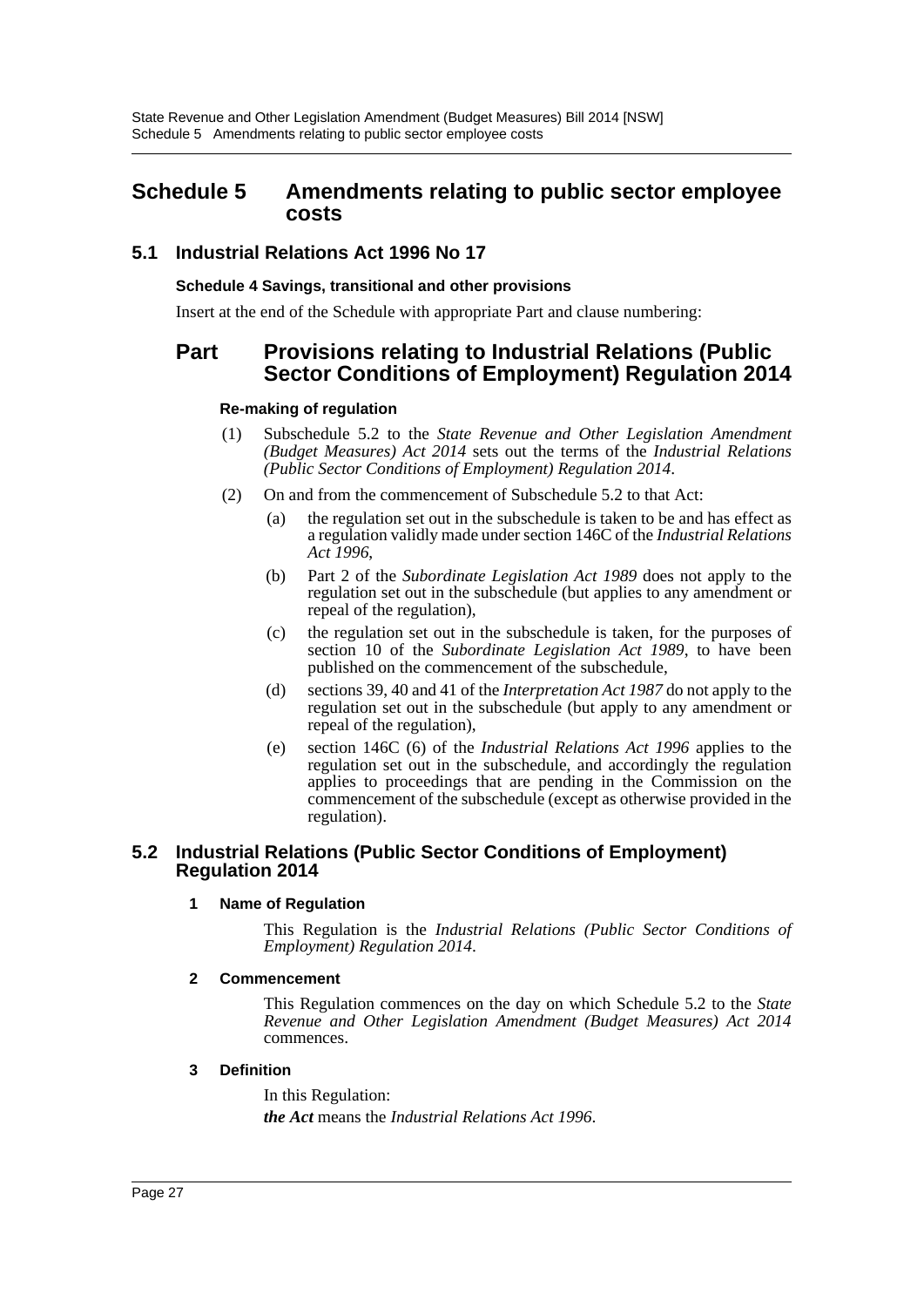#### **4 Declarations under section 146C**

The matters set out in this Regulation are declared, for the purposes of section 146C of the Act, to be aspects of government policy that are to be given effect to by the Industrial Relations Commission when making or varying awards or orders.

#### **5 Paramount policies**

The following paramount policies are declared:

- (a) Public sector employees are entitled to the guaranteed minimum conditions of employment (being the conditions set out in clause 7).
- (b) Equal remuneration for men and women doing work of equal or comparable value.

**Note.** Clause 6 (1) (c) provides that existing conditions of employment in excess of the guaranteed minimum conditions may only be reduced for the purposes of achieving employee-related cost savings with the agreement of the relevant parties.

Clause 9 (1) (e) provides that conditions of employment cannot be reduced below the guaranteed minimum conditions of employment for the purposes of achieving employee-related cost savings.

#### **6 Other policies**

- (1) The following policies are also declared, but are subject to compliance with the declared paramount policies:
	- (a) Public sector employees may be awarded increases in remuneration or other conditions of employment, but only if employee-related costs in respect of those employees are not increased by more than 2.5% per annum as a result of the increases awarded together with any new or increased superannuation employment benefits provided (or to be provided) to or in respect of the employees since their remuneration or other conditions of employment were last determined.
	- (b) Increases in remuneration or other conditions of employment can be awarded even if employee-related costs are increased by more than 2.5% per annum, but only if sufficient employee-related cost savings have been achieved to fully offset the increased employee-related costs beyond 2.5% per annum. For this purpose:
		- (i) whether relevant savings have been achieved is to be determined by agreement of the relevant parties or, in the absence of agreement, by the Commission, and
		- (ii) increases may be awarded before the relevant savings have been achieved, but are not payable until they are achieved, and
		- (iii) the full savings are not required to be awarded as increases in remuneration or other conditions of employment.
	- (c) For the purposes of achieving employee-related cost savings, existing conditions of employment of the kind but in excess of the guaranteed minimum conditions of employment may only be reduced with the agreement of the relevant parties in the proceedings.
	- (d) Awards and orders are to resolve all issues the subject of the proceedings (and not reserve leave for a matter to be dealt with at a later time or allow extra claims to be made during the term of the award or order). However, this does not prevent variations made with the agreement of the relevant parties.
	- (e) Changes to remuneration or other conditions of employment may only operate on or after the date the relevant parties finally agreed to the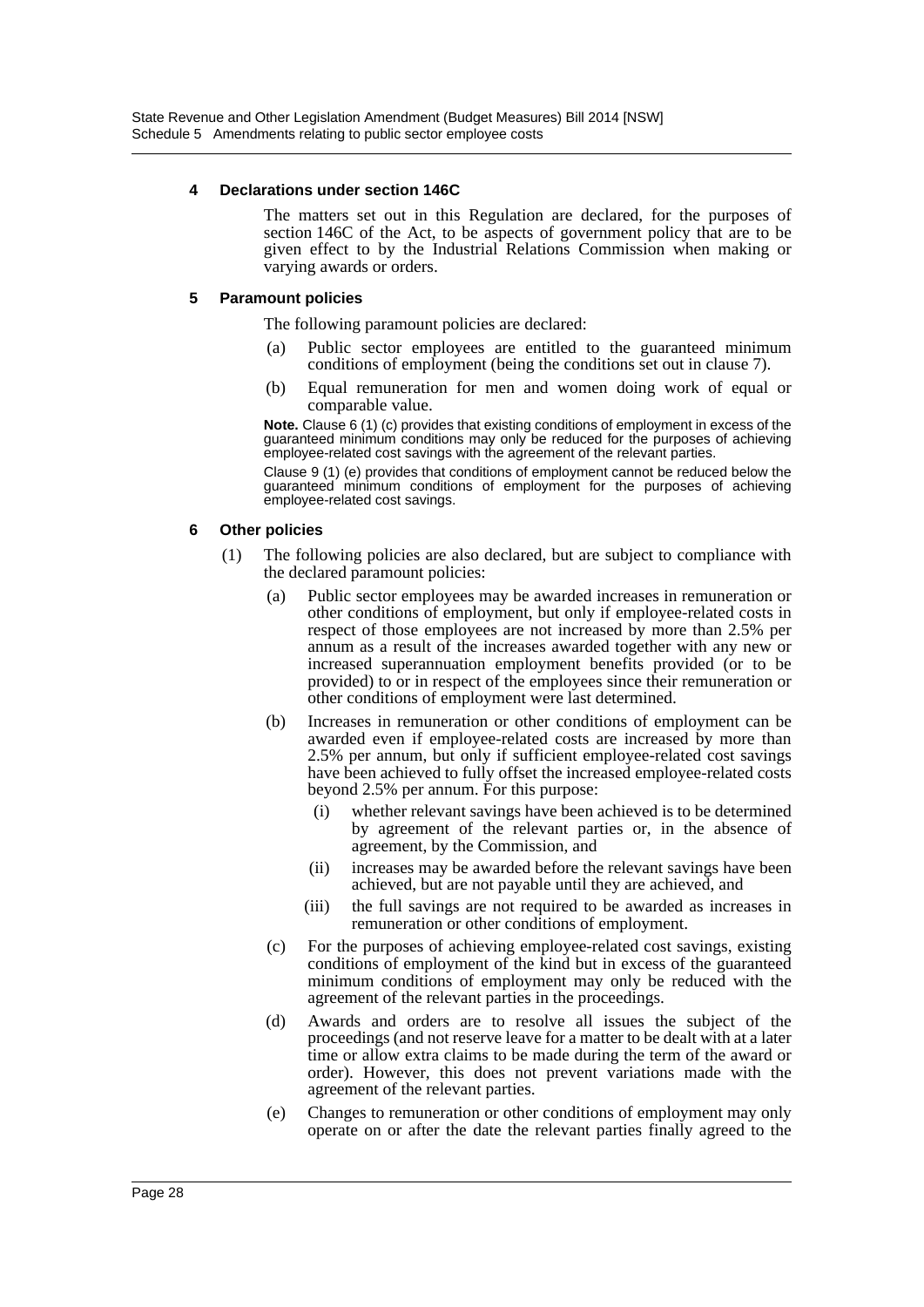change (if the award or order is made or varied by consent) or the date of the Commission's decision (if the award or order is made or varied in arbitration proceedings).

- (f) Policies regarding the management of excess public sector employees are not to be incorporated into industrial instruments.
- (2) Subclause (1) (e) does not apply if the relevant parties otherwise agree or there are exceptional circumstances.
- (3) The *relevant parties* in relation to a matter requiring agreement under this clause are the employer and any other party to the proceedings that is an industrial organisation of employees with one or more members whose interests are directly affected by the matter.
- (4) In subclause (1) (a), *new or increased superannuation employment benefits* means any new or increased payments by an employer to a superannuation scheme or fund of an employee as a consequence of amendments to the *Superannuation Guarantee (Administration) Act 1992* of the Commonwealth or the *State Authorities Non-contributory Superannuation Act 1987*.

#### **7 The guaranteed minimum conditions of employment**

- (1) For the purposes of this Regulation, the *guaranteed minimum conditions of employment* are as follows:
	- (a) Unpaid parental leave that is the same as that provided by the National Employment Standards.
	- (b) Paid parental leave that applies to the relevant group of public sector employees on the commencement of this clause.
	- (c) Employer payments to employee superannuation schemes or funds (being the minimum amount prescribed under the relevant law of the Commonwealth).
- (2) The *guaranteed minimum conditions of employment* also include the following:
	- (a) Long service or extended leave (being the minimum leave prescribed under the *Government Sector Employment Act 2013* or the *Long Service Leave Act 1955*, whichever Act is applicable to the employment concerned).
	- (b) Annual leave (being the minimum leave prescribed under the *Annual Holidays Act 1944*).
	- (c) Sick leave entitlements under section 26 of the Act.
	- (d) Public holiday entitlements under the *Public Holidays Act 2010*.
	- (e) Part-time work entitlements under Part 5 of Chapter 2 of the Act.

#### **8 Meaning of employee-related costs**

- (1) For the purposes of this Regulation, *employee-related costs* are the costs to the employer of the employment of public sector employees, being costs related to the salary, wages, allowances and other remuneration payable to the employees and the superannuation and other personal employment benefits payable to or in respect of the employees.
- (2) In subclause (1), *superannuation benefits* include any payments by the employer to a superannuation scheme or fund of an employee as a consequence of the enactment of or amendments to the *Superannuation*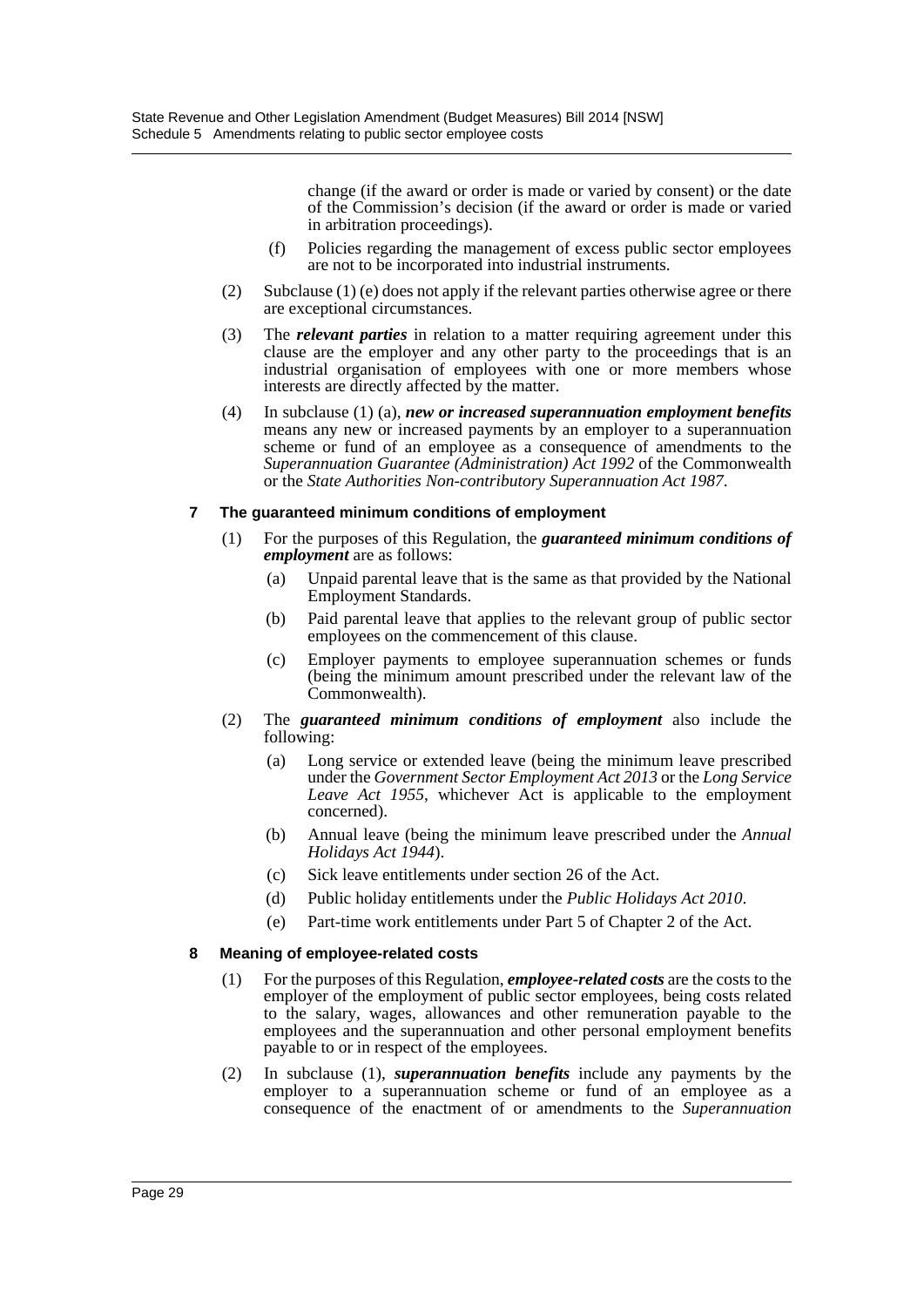*Guarantee (Administration) Act 1992* of the Commonwealth or the *State Authorities Non-contributory Superannuation Act 1987*.

#### **9 Meaning of employee-related cost savings**

- (1) For the purposes of this Regulation, *employee-related cost savings* are savings:
	- (a) that are identified in the award or order of the Commission that relies on those savings, and
	- (b) that involve a significant contribution from public sector employees and generally involve direct changes to a relevant industrial instrument, work practices or other conditions of employment, and
	- (c) that are not existing savings (as defined in subclause (2)), and
	- (d) that are additional to whole of Government savings measures (such as efficiency dividends), and
	- (e) that are not achieved by a reduction in guaranteed minimum conditions of employment below the minimum level.
- (2) Savings are *existing savings* if they are identified in a relevant industrial instrument made before the commencement of this Regulation (or in an agreement contemplated by such an industrial instrument) and are relied on by that industrial instrument, whether or not the savings have been achieved and whether or not they were or are achieved during the term of that industrial instrument.

#### **10 Exception for pending proceedings concerning police officers**

This Regulation does not apply to the following proceedings:

- (a) proceedings pending before the Commission in respect of police officers and designated IRC 325/2011 (limited to those proceedings as in force on the commencement of this Regulation),
- (b) proceedings on a cross-claim or counter application made in connection with those pending proceedings.

#### **5.3 Industrial Relations (Public Sector Conditions of Employment) Regulation 2011**

The *Industrial Relations (Public Sector Conditions of Employment) Regulation 2011* is repealed.

#### **Explanatory note**

Schedule 5.1 amends the *Industrial Relations Act 1996* to give effect to the *Industrial Relations (Public Sector Conditions of Employment) Regulation 2014* as a regulation validly made under that Act.

Schedule 5.2 sets out the *Industrial Relations (Public Sector Conditions of Employment) Regulation 2014*. The Regulation remakes, with some changes for clarification, the *Industrial Relations (Public Sector Conditions of Employment) Regulation 2011*.The remaking of the Regulation confirms the validity of the Government policies that are required to be given effect to by the Industrial Relations Commission. In particular, it confirms the Government's policies regarding the management of excess public sector employees and the 2.5% cap on increases in remuneration or other conditions of employment (including superannuation).